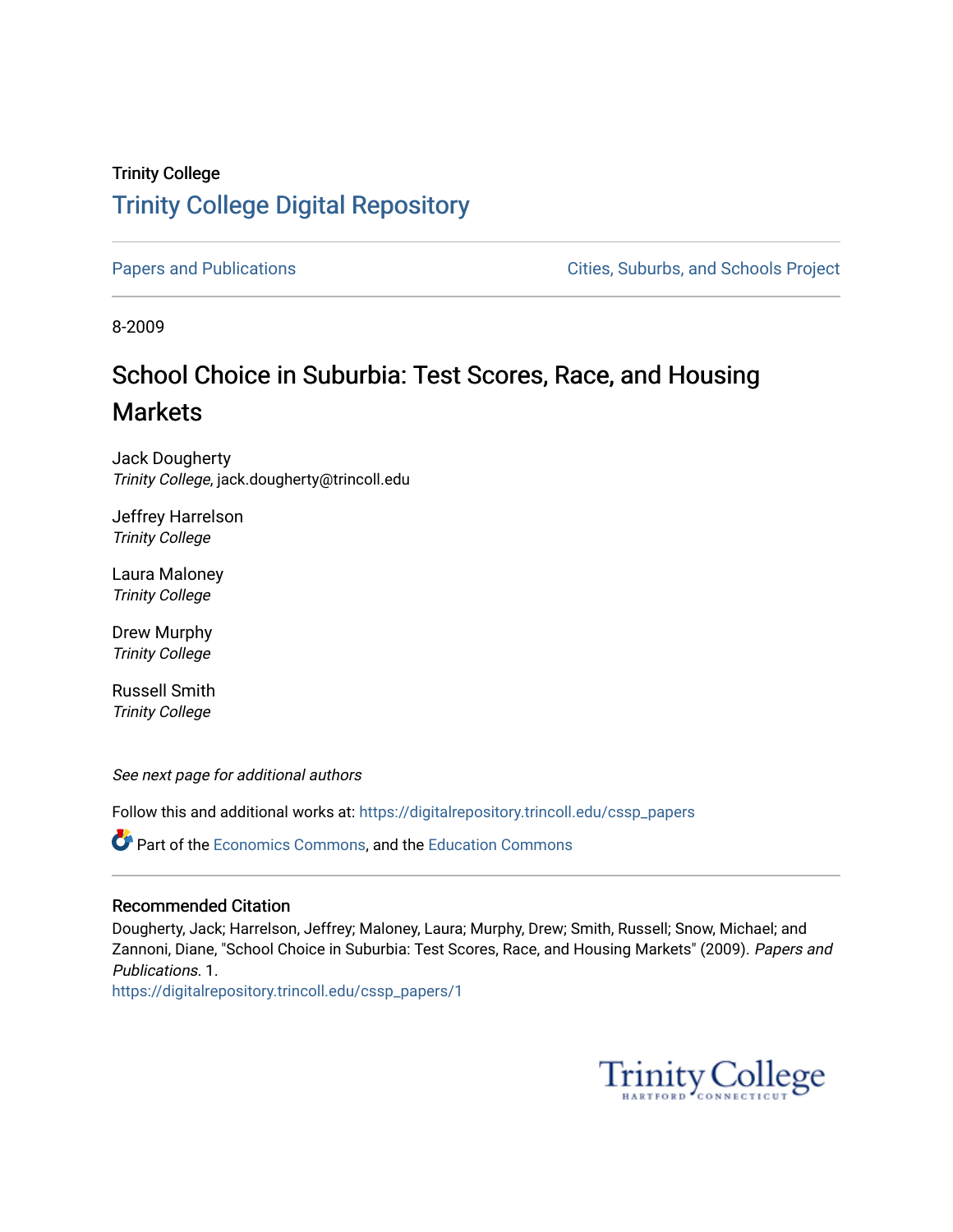### Authors

Jack Dougherty, Jeffrey Harrelson, Laura Maloney, Drew Murphy, Russell Smith, Michael Snow, and Diane Zannoni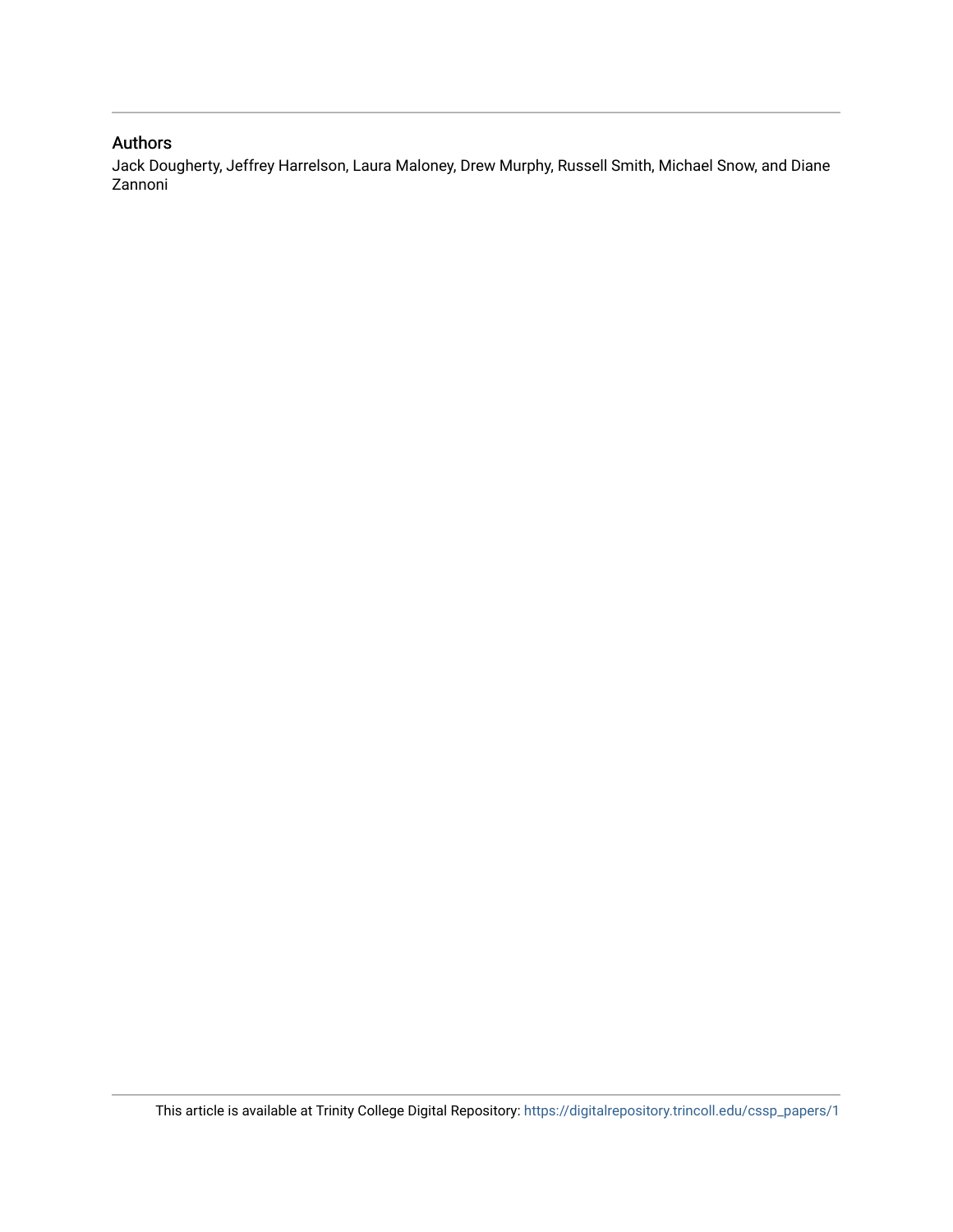# School Choice in Suburbia: Test Scores, Race, and Housing Markets

## JACK DOUGHERTY, JEFFREY HARRELSON, LAURA MALONEY, DREW MURPHY, RUSSELL SMITH, MICHAEL SNOW, and DIANE ZANNONI

*Trinity College*

Home buyers exercise school choice when shopping for a private residence due to its location in a public school district or attendance area. In this quantitative study of one Connecticut suburban district, we measure the effect of elementary school test scores and racial composition on home buyers' willingness to purchase single-family homes over a 10-year period, controlling for house and neighborhood characteristics. Overall, while both test scores and race explain home prices, we found that the influence of tests declined while race became nearly seven times more influential over our decade-long period of study. Our interpretation of the results draws on the shifting context of school accountability, the Internet, and racial dynamics in this suburb over time.

#### Introduction

While most school choice research focuses on relatively new charter and voucher programs in urban areas, this study examines one of the nation's oldest and largest choice systems: the willingness to pay for better public schools through the private real estate markets of suburbia. Using econometric and spatial analysis methods, our study asked three questions. First, how much more were suburban home buyers willing to pay to live on the higher-scoring side of an elementary school attendance line, when controlling for house and neighborhood characteristics? Second, to what extent did school racial composition influence home buyers' willingness to pay? Third, how has the relationship between test scores, race, and house prices changed over the past decade, given the increasing accessibility of school-level data on the Internet?

As Sandra Black (1999) has noted, most prior research on the relationship

Electronically published June 4, 2009

*American Journal of Education* 115 (August 2009) 2009 by The University of Chicago. All rights reserved. 0195-6744/2009/11504-0003\$10.00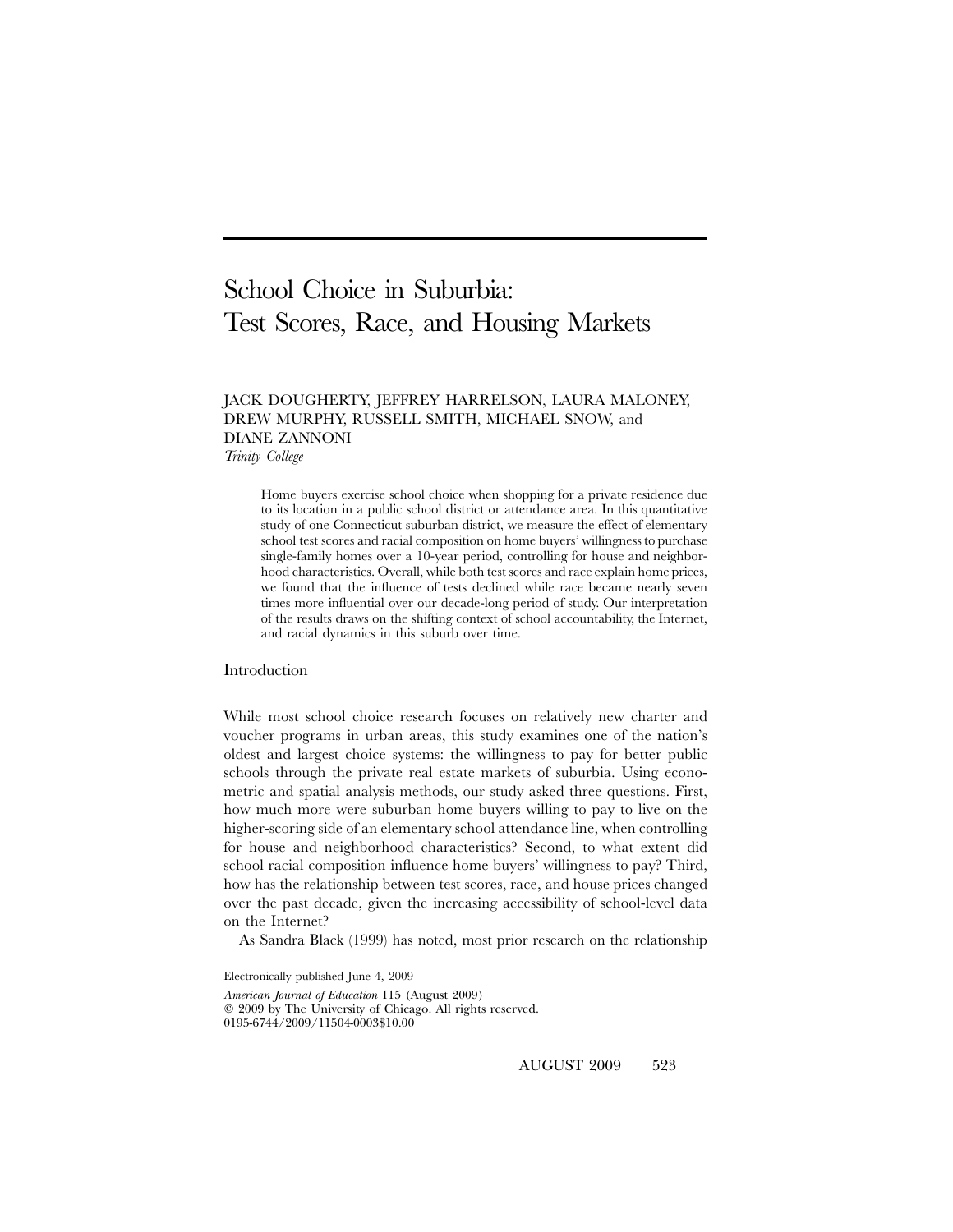between school quality and home price has used a standard hedonic price model, which does not adequately control for neighborhoods. Since better schools tend to be located in better neighborhoods, not controlling for neighborhood would result in an overestimation of the effect of school quality on house price. This problem was circumvented by drawing upon Black's method of identifying homes in close proximity to a school attendance boundary and defining each "neighborhood" as the cluster of homes of opposite sides of this dividing line. By restricting geographical barriers and varying the distance from these boundaries, we identify homes that are more likely to share the same neighborhood characteristics.

Our findings from the suburb of West Hartford, Connecticut, indicate that elementary school test scores are significantly and positively correlated with single-family home prices, controlling for house characteristics, neighborhood effects, and school racial composition. For homes located in geographically similar neighborhoods and very close to school attendance boundaries, a 1 standard deviation increase in the number of fourth graders meeting the state achievement test goal is associated with a 1.9 percent (or \$3,824 increase) in the price of an average home in year 2000 dollars. While we do control for school minority composition and Black (1999) does not, our finding is similar to her result (where a 1 standard deviation increase in test scores was associated with a 2.1 percent increase in home prices). Furthermore, in the pre-2001 period, buyers were willing to pay \$2,641 more for a 1 standard deviation increase (12 percentage point) in test scores and \$435 more for a 1 standard deviation (13.8 percentage point) reduction in school minority composition. In the post-2001 period, buyers were willing to pay \$1,054 more for a 1 standard deviation increase in test scores and \$7,468 more for a 1 standard deviation reduction in school minority composition. Overall, these quantitative findings clarify our understanding of suburban home buyers' awareness of neighborhood school characteristics. Although test scores matter, their power has diminished over time, and the racial composition of the school has played a dramatically more influential role in determining house prices in West Hartford in recent years.

This article represents a collaborative effort between faculty and student coauthors at Trinity College. JACK DOUGHERTY is an associate professor of educational studies who leads the Cities, Suburbs, and Schools project (http://www.trincoll.edu/depts/educ/css). DIANE ZANNONI is the G. Fox and Company Professor of Economics, and JEFFREY HARRELSON, LAURA MA-LONEY, DREW MURPHY, RUSSELL SMITH, and MICHAEL SNOW all began this project as her econometrics students before receiving their undergraduate degrees in 2007.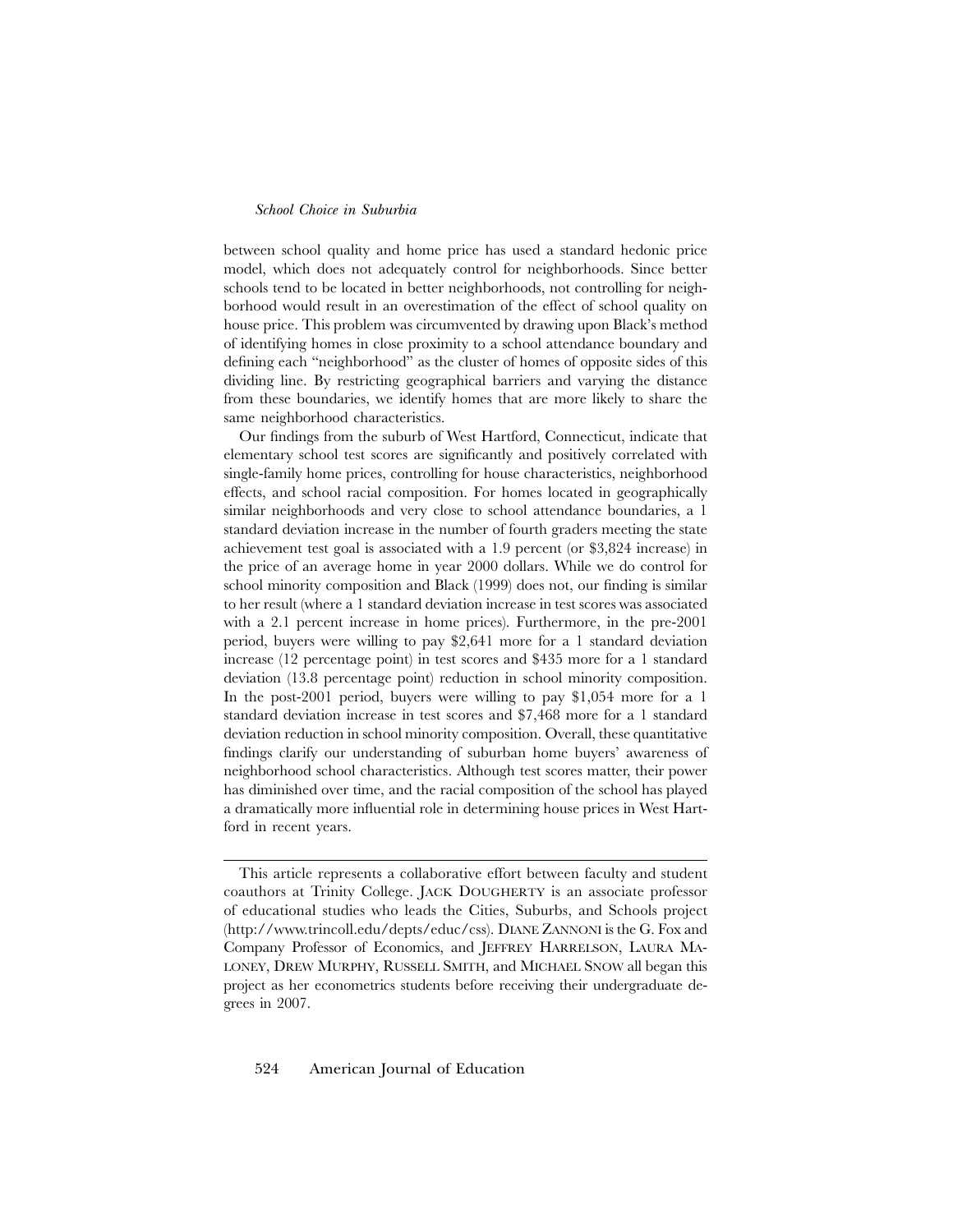#### Literature Review

Traditional hedonic regression models estimated home prices based on their internal characteristics (e.g., square footage, number of bedrooms, age of home) and their location. As economists began factoring the role of public schools into this model, they initially included district-level inputs, such as expenditures per pupil (Oates 1969). After the mid-1970s, this variable was replaced by school-level performance outcomes, such as standardized test scores, which became increasingly prevalent with rising levels of state education accountability in later decades (Brasington and Haurin 2006; Rehm and Filippova 2008). More recently, economists have explored ways of distinguishing neighborhood effects from the relationship between school test scores and home prices. In other words, how can we determine whether home buyers are paying for school quality versus neighborhood quality since the two are so closely related?

Black (1999) offered an innovative solution: the boundary fixed-effects model. In her study of test scores and home prices in suburban Boston during the mid-1990s, she used computer mapping techniques to identify homes located very close to an elementary school attendance boundary (0.15 mile, or less than 800 feet). By assigning a dummy variable to code houses on opposite sides of this boundary line, her model captured the unobservable neighborhood characteristics that they most likely share due to their close proximity. In Black's regression analysis, home prices are a function of the observable house characteristics, the unobservable neighborhood characteristics, and school test scores. This boundary fixed-effects model has been adopted by other economists (Figlio and Lucas 2004) and was expanded on in Kane et al.'s (2005) study of 1990s court-mandated desegregation and housing in Charlotte, North Carolina, with school race as an additional variable. It also has generated related lines of research in Australia, New Zealand, and the United Kingdom, though scholars in these countries note that school attendance boundaries are not nearly as tightly linked to individual homes as they are in the United States (Davidoff and Leigh 2008; Gibbons and Machin 2003).

Some economists have criticized Black's boundary fixed-effects model. By identifying narrow bands of home sales on opposite sides of a school attendance boundary, the method necessarily creates relatively small samples, with the assumption of neighborhood continuity (Brasington and Haurin 2006). Others argue for a spatial econometric model, which could resolve two potential problems in hedonic house price models. One problem is spatial autoregression: home prices are not independent of one another and living next door to several "better" homes might, by itself, raise the price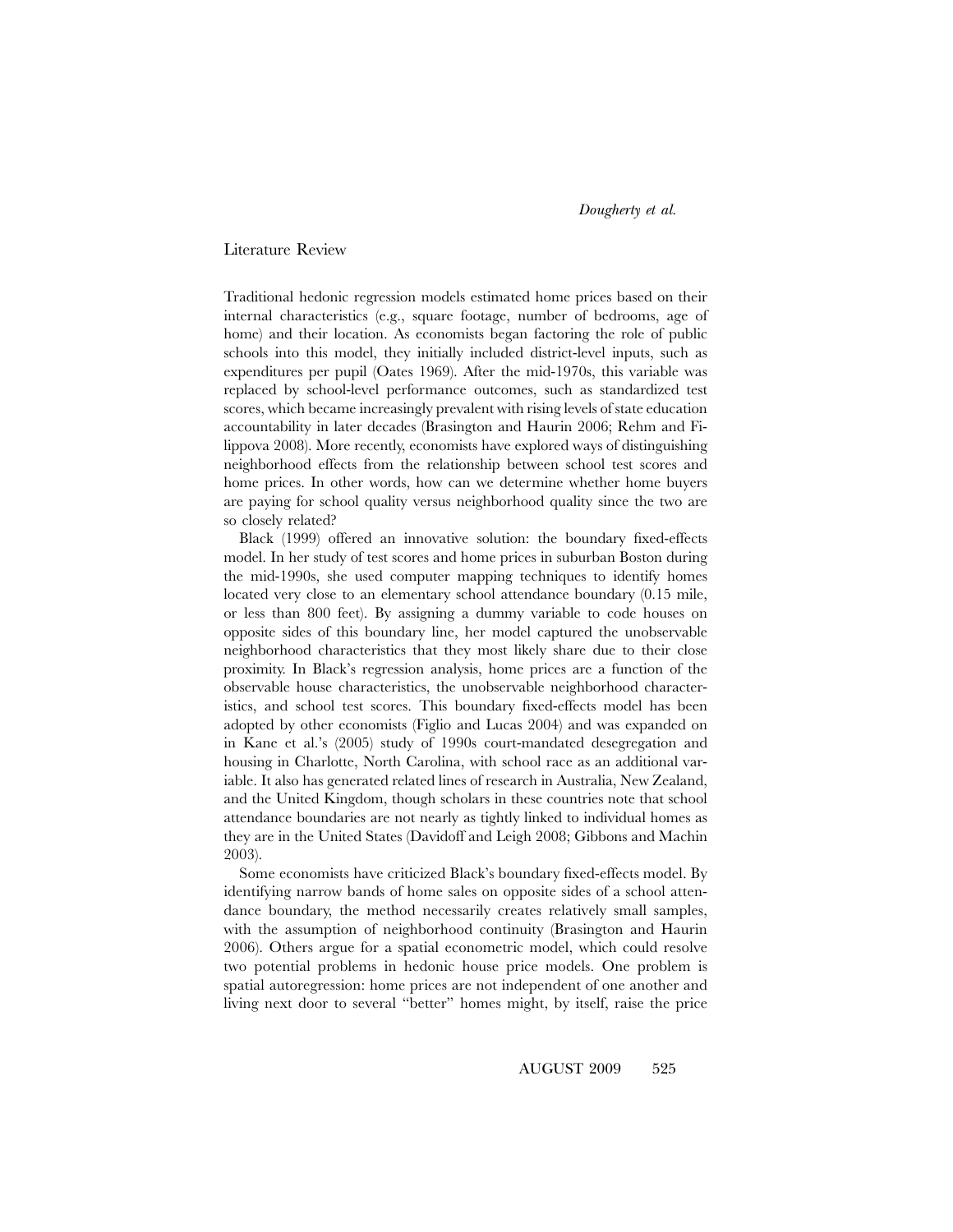of one's home. If this effect exists and spatial lagging of the dependent variable is overlooked, the regression coefficient estimates may be biased. A second problem is spatial correlation in the error terms that, if unchecked, may generate larger standard errors (and consequently smaller *t*-statistics) than warranted (Brasington 1999; Cohen and Coughlin 2008; Gibson et al. 2005). However, as Bowen et al. (2001) observed in their study of housing prices, explicit spatial modeling is not always required. Overall, economists of schools and housing have not reached a methodological consensus on the best ways to address neighborhood effects (Brasington and Haurin 2006).

Bayer et al. (2007) expanded on Black's technique by embedding it within a sorting model to measure the relationship between test scores and house prices as home buyers are also sorting themselves demographically, based on preferences for same-race and same-income neighbors. This San Francisco Bay area study raises an important conceptual distinction and attempts to separate observable neighborhood characteristics (using block-level sociodemographic data from a restricted-access version of the 1990 Census) from unobservable neighborhood characteristics. But theoretically Bayer et al. recognize the existence of a fundamental endogeneity problem in their model, which includes sociodemographic data from census units that could, by itself, influence the price of the house. Furthermore, on a more pragmatic level, Bayer et al.'s approach is limited by the fact that census block boundaries are not necessarily aligned with school attendance boundaries and they could obtain only one-third of the latter geography for this study. Finally, given that this study relies on one year (1990) of decennial census data, it cannot easily address change over time.

Our study of homes and schools in suburban West Hartford, Connecticut, builds on Black (1999) and related studies in three dimensions: test data, school race, and change over time. First, our analysis created an annual composite achievement score from the Connecticut Mastery Test (CMT) that most closely resembled how prospective home buyers might have seen data reported each year (from 1996 to 2005) in the mass media. By contrast, Black (1999) averaged raw test scores over three different years (1988, 1990, and 1992). Kane et al. (2005) averaged a composite test score over all available years (between 1993–99 or 1997–2001, depending on availability), based on their previous finding that property values responded to long-run measures rather than yearto-year fluctuations (Kane et al. 2003). Furthermore, Figlio and Lucas (2004) used Florida's system of assigning each school a letter grade, which fluctuated significantly from year to year, based upon a formula that included school attendance, demographic variables, and test scores.

Our second contribution is including race in the model. Although a growing social science literature addresses the relationship between school racial composition and residential choices (Holme 2002; Saporito and Sohoni 2006), neither Black (1999) nor Figlio and Lucas (2004) incorporated school-level racial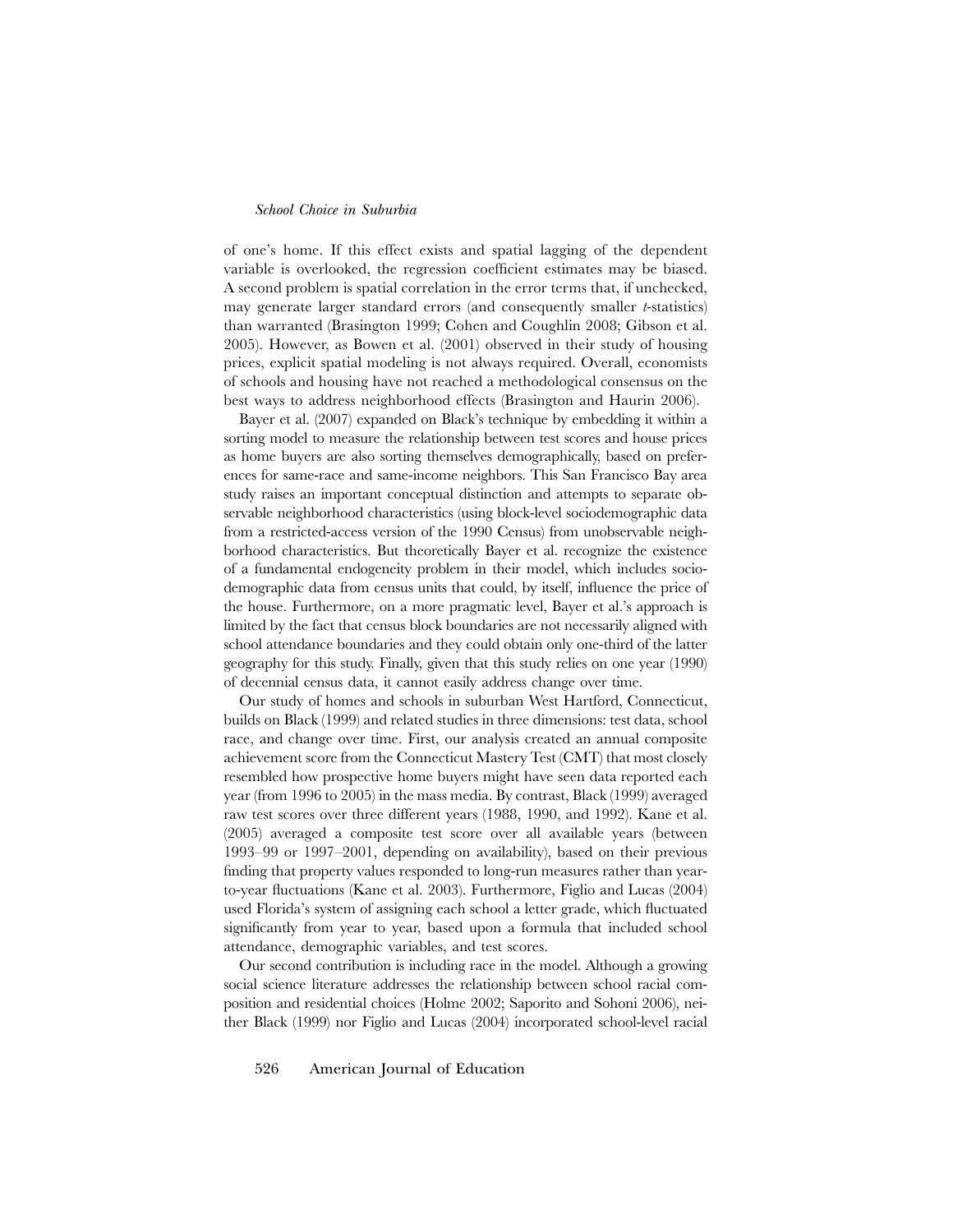data into their econometric models. Although Kane et al. (2005) included school racial composition as a variable, their study of Charlotte-Mecklenberg, a southern metropolitan region under court-ordered racial desegregation during their period of study, differed substantially from the context of our northern suburban community, where mandated school desegregation was virtually nonexistent. Although we did not have access to the same type of restricted census block sociodemographic data as Bayer et al. (2007), we would not have chosen to use them due to the theoretical and pragmatic issues noted above. In West Hartford, where we focused on elementary school attendance zones in residential areas, we discovered several cases where boundary lines had been drawn through the middle of census blocks.

A third contribution in our decade-long study is our time period analysis, where we compare the school test, race, and home price relationship during the first half  $(1996–2001)$  to the second half  $(2002–5)$ . This pre- and post-2001 division is important because school-level data became more readily and widely available to prospective home buyers through the expansion of state education accountability politics as well as the Internet during our period of study. In contrast to Bayer et al. (2007), since our study sought to measure change over time from 1996 to 2005, relying on census variables from one data point (such as 2000) would have limited our analysis.

Our study of one large Connecticut suburb shares some similarities with a state-wide analysis of Connecticut school districts and home prices by Clapp et al. (2008). Their model also includes annual composite CMT test scores, school racial composition, and home sale data from 1994 to 2004. But Clapp et al. is essentially a district-to-district study because it only compares districts with one middle school for the entire town to simplify the spatial analysis due to the lack of digitized school attendance zone maps. As a result, Clapp et al. analyze Connecticut's rural towns and smaller suburbs and omit urban areas and larger suburbs with more than one middle school zone for potential home buyers to choose (like West Hartford). Their fixed-effects model relies on census tract boundaries, but these are not meaningful to home buyers in the same way as school attendance zones. Furthermore, while Clapp et al. categorize school districts from across Connecticut into 10 different labor market areas to improve comparability, this step does not consider each house's location relative to the central city, which in the Hartford area labor market can vary between zero and over 35 miles. By contrast, our West Hartford study focuses on home-to-home differences within neighborhoods of one large suburb, located adjacent to a major city, to determine how much home buyers were willing to pay to live on what they perceive as the more desirable side of an elementary school attendance boundary, based on test scores and school racial composition over a 10-year period.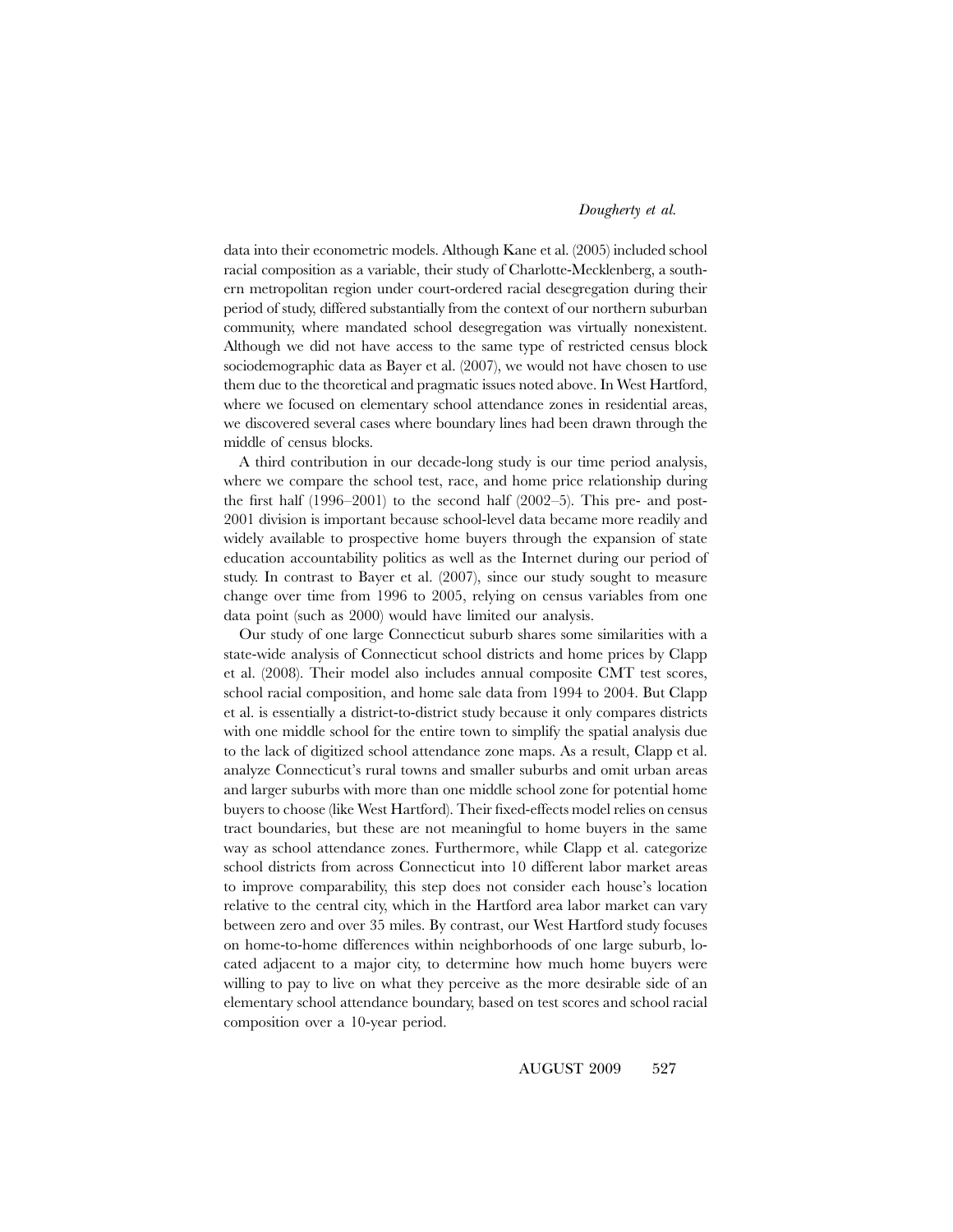Context of the Study

Our case study focuses on the suburb of West Hartford, Connecticut, and its 60,000 residents. Located adjacent to the impoverished state capital of Hartford, West Hartford is often described as a middle- to upper-middle-class suburb, enjoying a per capita income of \$33,468 (above the Connecticut state average of \$28,700 and Hartford's figure of \$13,428, according to Census 2000). Overall, the West Hartford Public School district enrolls over 9,000 students, with 11 elementary K–5 schools that fed students into two middle–high school zones during our study. Previously, West Hartford had been a virtually all-white suburb, enrolling fewer than 5 percent minority students during the 1970s. But the proportion of African American, Hispanic, and Asian students increased steadily during our 10-year period of study, from 24 percent in 1996 to 32 percent in 2005.

West Hartford serves as an ideal location to explore our research questions because residents of this suburb have been very aware of the relationship between their public neighborhood elementary schools and the private real estate market. In 1995, immediately before our period of study, West Hartford citizens engaged in a heated debate over plans to redraw elementary school attendance boundaries. Plans were motivated by efforts to relieve overcrowding in schools located in less affluent neighborhoods and to comply with Connecticut's racial balancing law, which required districts to maintain individual school minority enrollments within 25 percentage points of the district average. West Hartford parents clashed over different redistricting proposals, with some public meetings attracting up to 500 people. At one meeting, a parent from a more affluent neighborhood who questioned the audience asked: "How many people moved here to West Hartford specifically because of the quality of the neighborhood schools?" According to a local reporter, "hands shot up around the packed floor of the town hall auditorium," demonstrating the intensity of the perceived link between public school quality and private residential choice (Stansbury 1995).

West Hartford eventually implemented a major redistricting plan in September 1995, which affected approximately one-quarter of the student population. These school attendance boundary lines remained virtually unchanged over the next decade.<sup>2</sup> Residential attendance areas determine the enrollment for a vast majority of public school students, with only a few minor exceptions. For example, three West Hartford elementary schools were designated as intradistrict magnets during this period, meaning that any West Hartford student could apply to enroll via a lottery. Furthermore, residents in these three school attendance areas could choose to "opt out" and attend a different elementary school in the same secondary school feeder pattern if space allowed. But, in practice, only 3 percent of West Hartford's public elementary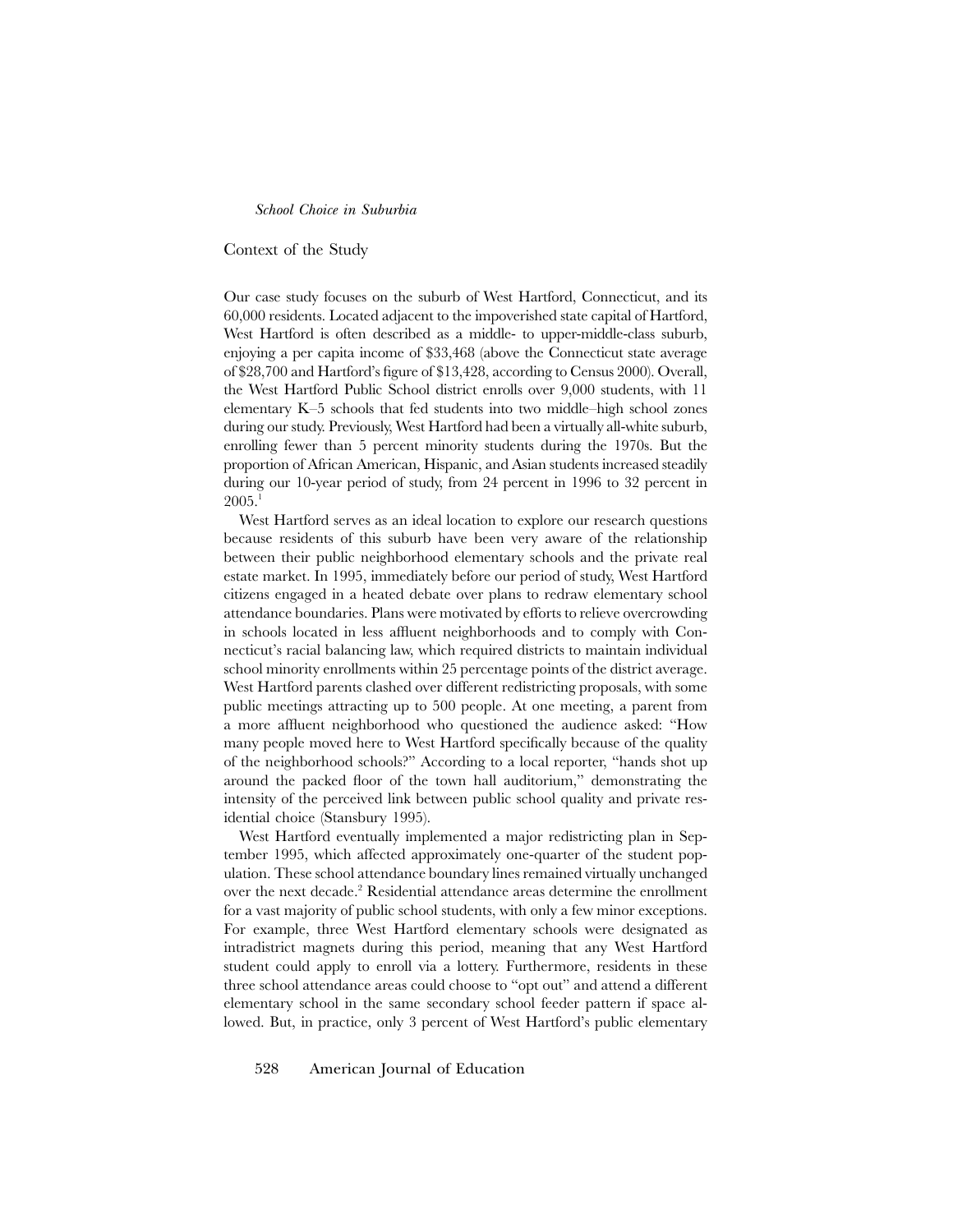school students left their assigned neighborhood to enroll in an intradistrict magnet school, and even fewer elected to "opt out" to another zone.<sup>3</sup> In any case, magnet school applications are subject to a lottery while neighborhood school attendance is guaranteed when a family moves into the attendance zone. As a result, West Hartford home owners perceive a very strong link between their home and their designated public elementary school.

After redistricting, West Hartford elementary school students continued to take a statewide standardized exam (the Connecticut Mastery Test, or CMT), in a format that remained relatively consistent for one decade.<sup>4</sup> This allowed us to concentrate our study on an uninterrupted 10-year span of stable elementary school boundaries and test results, beginning with the first calendar year after redistricting (1996) and ending the year before a major change in CMT testing (2005). Interestingly, public access to school-level CMT scores became much more accessible during this period due to the combined influence of state and federal school accountability politics and the expanded consumer usage of the Internet. The turn of the twenty-first century serves as a convenient midpoint for our study. During the first half of the study, test scores for individual West Hartford elementary schools probably were seen by a smaller proportion of home buyers. Although Connecticut required each district to report school test results, copies typically circulated only in paper format, issued by the superintendent's office. A newspaper graphic with school results appeared only once a year in the daily newspaper (often during the busy Christmas and New Year holiday season) in the local edition delivered only to West Hartford and nearby areas (see fig. 1).<sup>5</sup>

The World Wide Web was still in its pioneer phase during this first half of our time period. In 1995, the Prudential Connecticut Realty company opened its first experimental "computerized library," located at their West Hartford office, for potential buyers to browse photographs of homes and "information on communities' demographics and school systems" (Hathaway 1995). Although the Connecticut Department of Education launched its own Web site in 1996, it did not include test score data on individual schools until late 1997 for the first generation of consumers who explored the Internet.<sup>6</sup>

After 2000, during the second half of our study period, home buyers with computer access could easily and instantaneously view details about local schools, whether located around the corner or across the country. Part of the data revolution was driven by state education agencies to comply with the No Child Left Behind Act of 2002. But nongovernmental education advocates and private real estate interests also made significant contributions. GreatSchools.net, founded in 1998, described itself as "the nation's premier provider of K–12 school information to parents" (2007). This nonprofit organization received funding from philanthropists and advertisers, including partnerships with several leading real estate firms. Its Web site fea-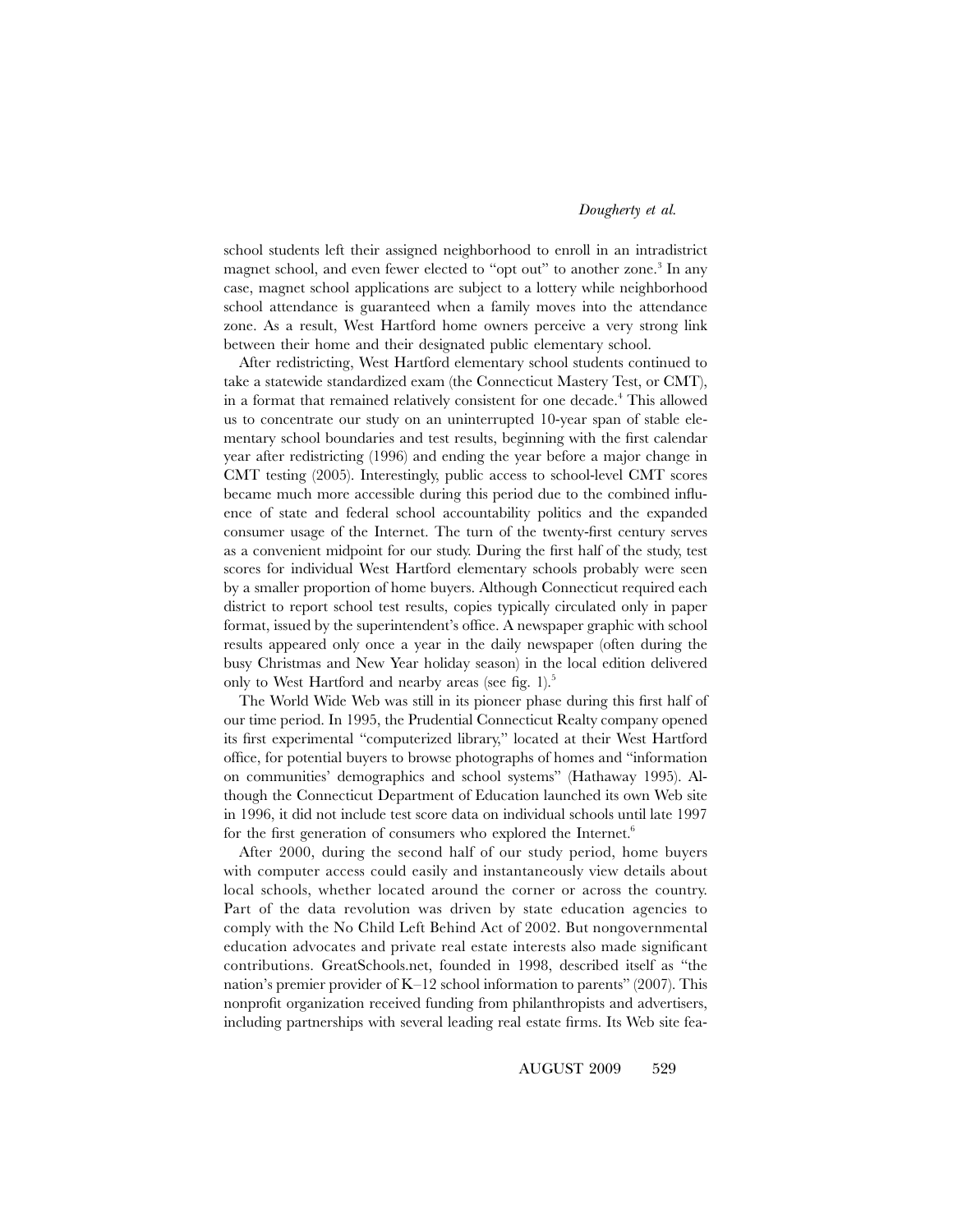# **Scores, Spirits Soar**

#### **Connecticut Mastery Test results**

The following gives a five-year took at West<br>Hartford district results on the Connecticut Mastery Test. The numbers reflect the percent<br>of students districtwide who met state goals in each subject area.

The following gives school-by-school results on the 1998 Connecticut Mastery Test, given<br>statewide each fall to fourth-, sixth- and eighth-<br>graders. The results reflect the percent of students at each school who met state goals on the exam.

| Grade 4        |      |      |      |      |      | <b>SCHOOL</b>        | <b>READING</b> | <b>WRITING</b> | MATH |
|----------------|------|------|------|------|------|----------------------|----------------|----------------|------|
| <b>SUBJECT</b> | 1994 | 1995 | 1996 | 1997 | 1998 | Aiken                | 91%            | 78%            | 97%  |
| Reading        | 60   | 61   | 66   | 71   | 76   | <b>Braeburn</b>      | 78%            | 62%            | 81%  |
| Writing        | 39   | 55   | 51   | 72   | 74   | <b>Bugbee</b>        | 89%            | 84%            | 93%  |
| Math           | 65   | 68   | 61   | 78   | 85   | <b>Charter Oak</b>   | 52%            | 54%            | 66%  |
|                |      |      |      |      |      | <b>Duffy</b>         | 86%            | 86%            | 94%  |
| Grade 6        |      |      |      |      |      | Morley               | 74%            | 76%            | 75%  |
| SUBJECT        | 1994 | 1995 | 1996 | 1997 | 1998 | <b>Norfeldt</b>      | 82%            | 82%            | 89%  |
| Reading        | 74   | 72   | 67   | 73   | 75   | <b>Smith</b>         | 59%            | 67%            | 71%  |
| Writing        | 46   | 44   | 59   | 59   | 71   | <b>Webster Hill</b>  | 82%            | 82%            | 92%  |
| Math           | 59   | 60   | 57   | 70   | 70   | <b>Whiting Lane</b>  | 75%            | 68%            | 82%  |
|                |      |      |      |      |      | Wolcott              | 68%            | 68%            | 87%  |
| Grade 8        |      |      |      |      |      | King Philip, grade 6 | 77%            | 68%            | 75%  |
| <b>SUBJECT</b> | 1994 | 1995 | 1996 | 1997 | 1998 | Sedgwick, grade 6    | 73%            | 73%            | 64%  |
| Reading        | 78   | 73   | 73   | 76   | 79   | King Philip, grade 8 | 83%            | 75%            | 77%  |
| Writing        | 63   | 56   | 68   | 65   | 74   | Sedgwick, grade 8    | 76%            | 74%            | 63%  |
| Math           | 66   | 59   | 58   | 68   | 69   |                      |                |                |      |

SOURCE: West Hartford Public Schools

© 1999, The Hartford Courant, Reprinted with Permission

FIG. 1.—School test scores as reported annually in the local newspaper, 1999

tures school-level test score and demographic data and claims to have reached 33 million users in 2006 (see fig. 2).

#### Method and Data

Hedonic price models are used when the good purchased is valued for its characteristics or services it renders. In these models the good already purchased can be reduced to its parts, and the coefficients in a regression capture the willingness of consumers to pay (or the implicit prices) for the different characteristics (Rosen 1974). Applied to home purchases, hedonic regression uses information on the home purchases made, including the price of the home and all relevant characteristics, to identify what characteristics were important to buyers. Therefore, in addition to school quality, both the char-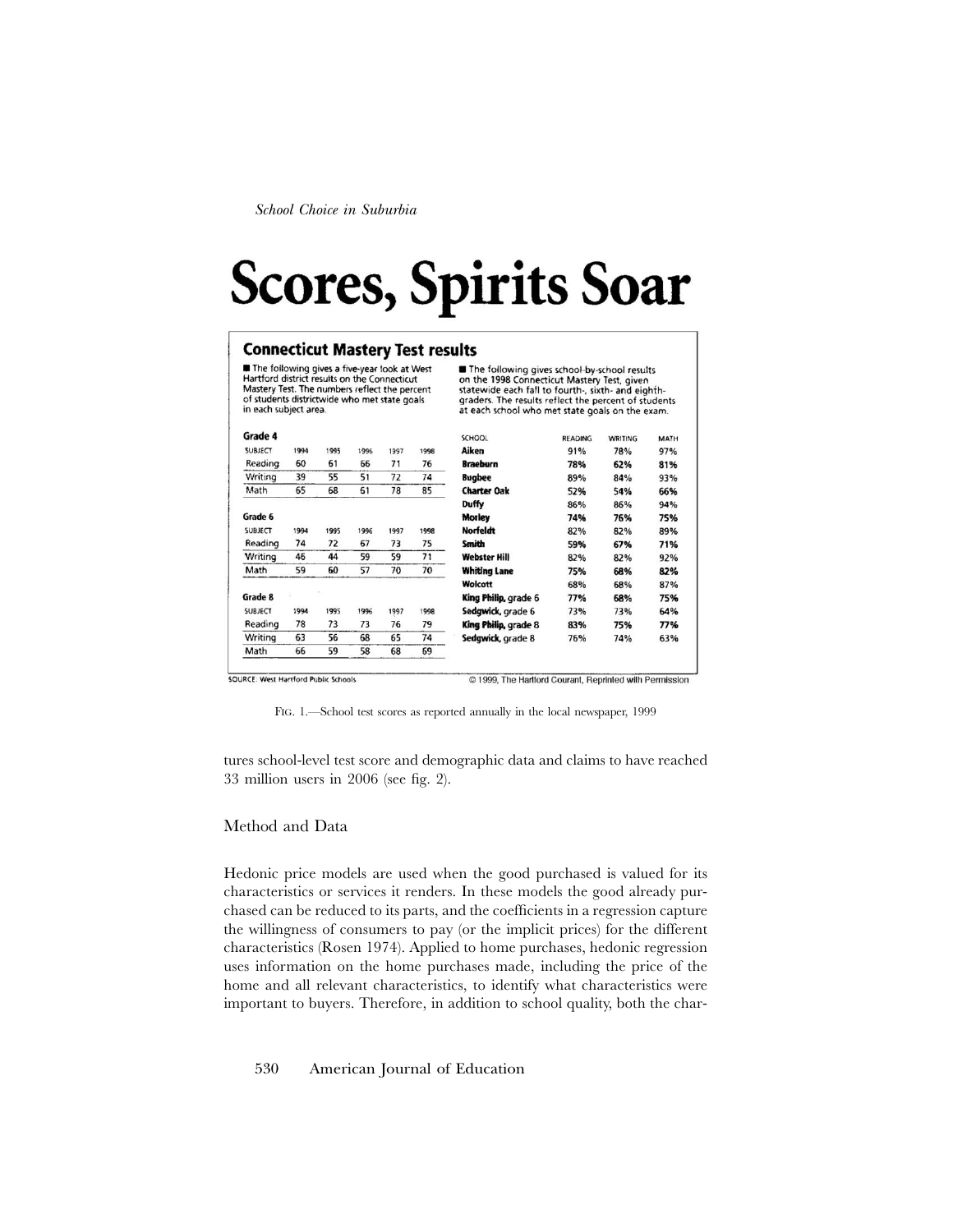|                                                                                                   |                                        |                                           | Welcome! Sign In                          | Start Saving Schools I              |
|---------------------------------------------------------------------------------------------------|----------------------------------------|-------------------------------------------|-------------------------------------------|-------------------------------------|
| greatschools-                                                                                     |                                        |                                           | Enter School, District or City            | Search In:<br>id)<br>G <sub>O</sub> |
| The Parent's Guide to K-12 Success<br>@ 2007. Reprinted with Permission                           |                                        |                                           | Schools Marticles                         | CT                                  |
| <b>Research &amp; Compare</b><br>Home                                                             | <b>Summer Planning</b>                 | <b>Countdown to College</b>               | Library                                   | <b>Free Newsletters</b>             |
| <b>Elementary schools in West Hartford School District</b>                                        |                                        |                                           |                                           |                                     |
| 1-11 of 11 elementary schools within the West Hartford School District, sorted by<br>school name. |                                        |                                           | Advanced compare >                        |                                     |
| $1-10.11-11$                                                                                      |                                        |                                           |                                           |                                     |
| <b>Teachers/Students</b><br><b>Academics</b><br>Overview                                          | Ethnicity                              |                                           |                                           |                                     |
| School name<br>sortby                                                                             | CMT grade 4<br>math<br>$(2004 - 2005)$ | CMT grade 4<br>reading<br>$(2004 - 2005)$ | CMT grade 4<br>writing<br>$(2004 - 2005)$ | <b>DICITIONAL CENTER</b>            |
|                                                                                                   | sortby                                 | sortby                                    | sortby                                    |                                     |
| Aiken School see parent                                                                           | 88%                                    | 81%                                       | 86%                                       |                                     |
| Braeburn School rate this                                                                         | 99%                                    | 92%                                       | 97%                                       | When they                           |
| Bugbee School see parent                                                                          | 93%                                    | 90%                                       | 91%                                       | love to learn.                      |
| Charler Oak School see parent                                                                     | 90%                                    | 78%                                       | 100%                                      | they'll learn.                      |
| rate this<br>school<br>Duffy School                                                               | 91%                                    | 82%                                       | 89%                                       |                                     |
| see parent<br>Morley School                                                                       | 93%                                    | 88%                                       | 88%                                       |                                     |
| Norfeldt School see parent                                                                        | 94%                                    | 87%                                       | 90%                                       |                                     |
| Smith School see parent                                                                           | 85%                                    | 56%                                       | 85%                                       |                                     |
| see parent<br>Webster Hill School                                                                 | 94%                                    | 78%                                       | 87%                                       | Watch us work                       |
| Whiting Lane School Fate this                                                                     | 79%                                    | 72%                                       | 79%                                       | Click to see the                    |
| Wolcott School see parent                                                                         | 94%                                    | 89%                                       | 95%                                       | <b>SCORE! Experience.</b>           |

FIG. 2.—School test scores as presented on the GreatSchools<sup>® Web</sup> site, 2007

acteristics of the house and its location are included in hedonic models explaining house price. In general,

#### house price  $=$

*f* (house characteristics, school quality, neighborhood characteristics).

We follow Black's (1999) methodology and estimate the following model:

 $\ln(\text{house price})_{iab} = \alpha + X'_{iab}\beta + \gamma \text{test}_{ab} + K'_{i}\theta + \epsilon_{iab}$ 

where price *iab* is the sales price of house *i* in attendance area *a* in neighborhood  $b$ ,  $X'_{iab}$  are the characteristics of the house, test *ab* is the elementary school test score in attendance area  $a$  in neighborhood  $b$ , and  $K'_{b}$  is a vector of neighborhood dummy variables that account for neighborhood characteristics shared by houses on either side of the attendance boundary (provided to avoid omitted variable bias).

Better schools tend to be located in better neighborhoods, and the failure to control for neighborhood might overestimate the influence of school quality on house prices. Given that we lack data to fully capture differences in neighborhood quality, a different approach is required. Our study relied on Black's method (1999), which improves upon the standard hedonic price model by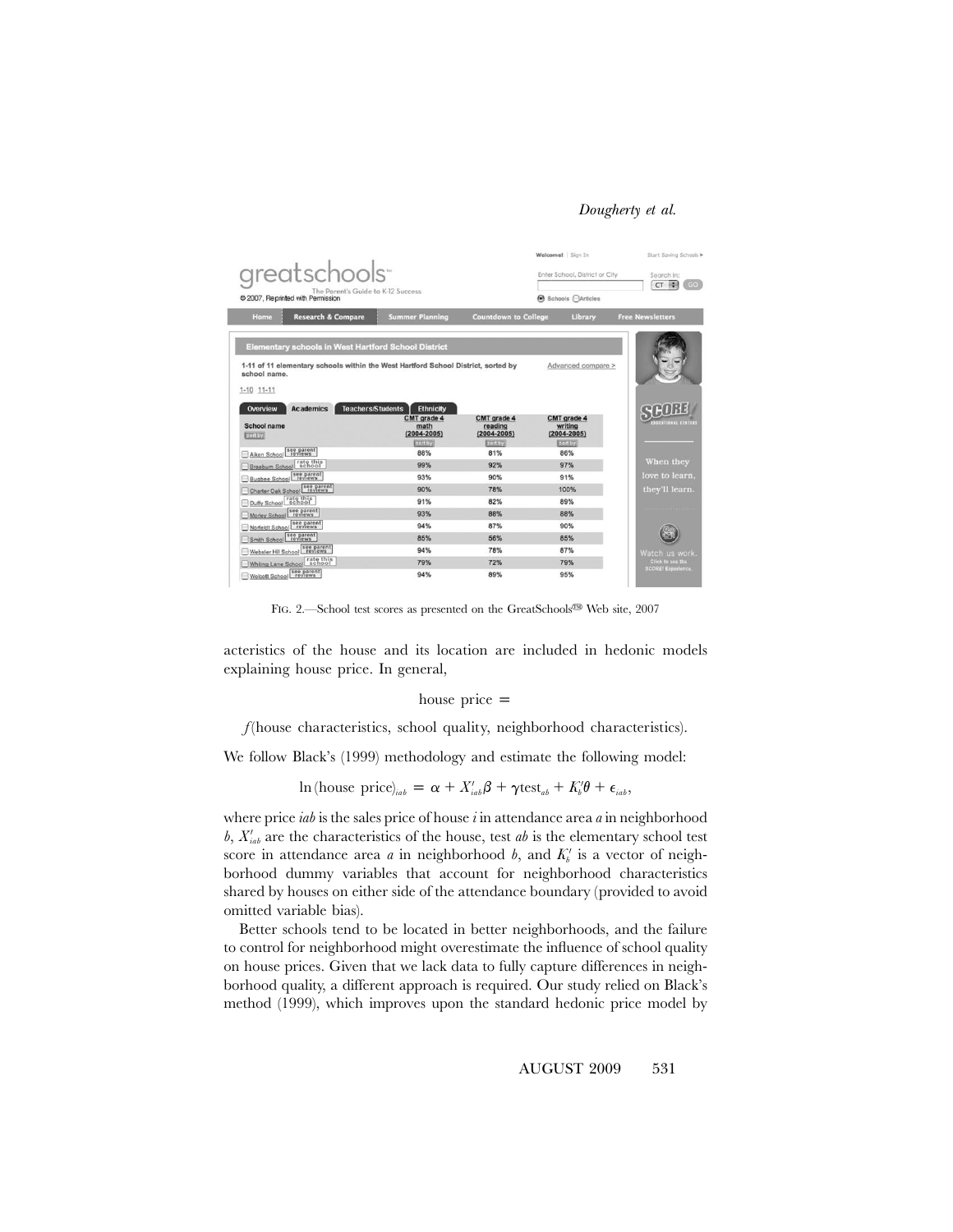identifying homes located very close to school attendance boundaries and creating a dummy variable to account for neighborhood characteristics shared by homes on opposite sides of that line. Black's approach assumes that houses in close proximity share more neighborhood characteristics than houses farther apart. This methodology is preferable to using census variables to control for neighborhood effects for three reasons. First, school attendance zones are not necessarily aligned with census geography boundaries. Second, census data are collected once a decade and preclude an analysis of change over time during our study period. Finally, and most importantly, even with census variables, the problem of omitted variable bias still remains. An alternative methodology would be to use spatial hedonic modeling to test for spatial effects (Brasington 1999; Brasington and Haurin 2006; Gibson et al. 2005).

To create the neighborhood dummy variables, we constructed a spatial database to connect the location of home sales with public school attendance zones. Using Geographic Information System (GIS) software, we linked each home sale to the nearest attendance zone boundary line shared by two elementary schools. We eventually focused on homes located in very close proximity—within 0.15 mile (about 800 feet, or 240 meters)—of these shared school boundary lines, as illustrated in figure 3. In West Hartford, our total sample included 26 neighborhoods, which we define in this study as homes on opposite sides of a common boundary line.<sup>7</sup> A typical neighborhood consists of a pair of elementary schools and the homes along their shared boundary, as illustrated in figure 4. In each of these areas, homes are located so close together that we believe them to share the same neighborhood characteristics, with one key exception: children are zoned for two different elementary schools.

This study uses pooled cross-sectional data, independently sampled observations on house prices, house characteristics, and school quality for each year over a 10-year period. With pooled data, observations are independently distributed over time. Therefore, standard regression techniques can be used for estimation. Since the sample is drawn from the population at different points in time, the relationship may change over time, which was found to be the case between two time periods: 1996–2001 and 2002–5. Were this study based on panel instead of pooled date, the observations would not be independently distributed over time, and either a fixed effect or random effects estimation technique would be required to ensure efficient coefficient estimates (Wooldridge 2009).

House price is the sale price of qualified single-family residential homes (excluding all condominiums, duplexes, etc.) with lot sizes of at least 500 square feet sold in West Hartford, Connecticut, between 1996 and 2005.<sup>8</sup> In order to compare houses sold across the time period (when the average home price rose dramatically from approximately \$150,000 to \$325,000), all house prices were deflated to year 2000 dollars by constructing an index of average single-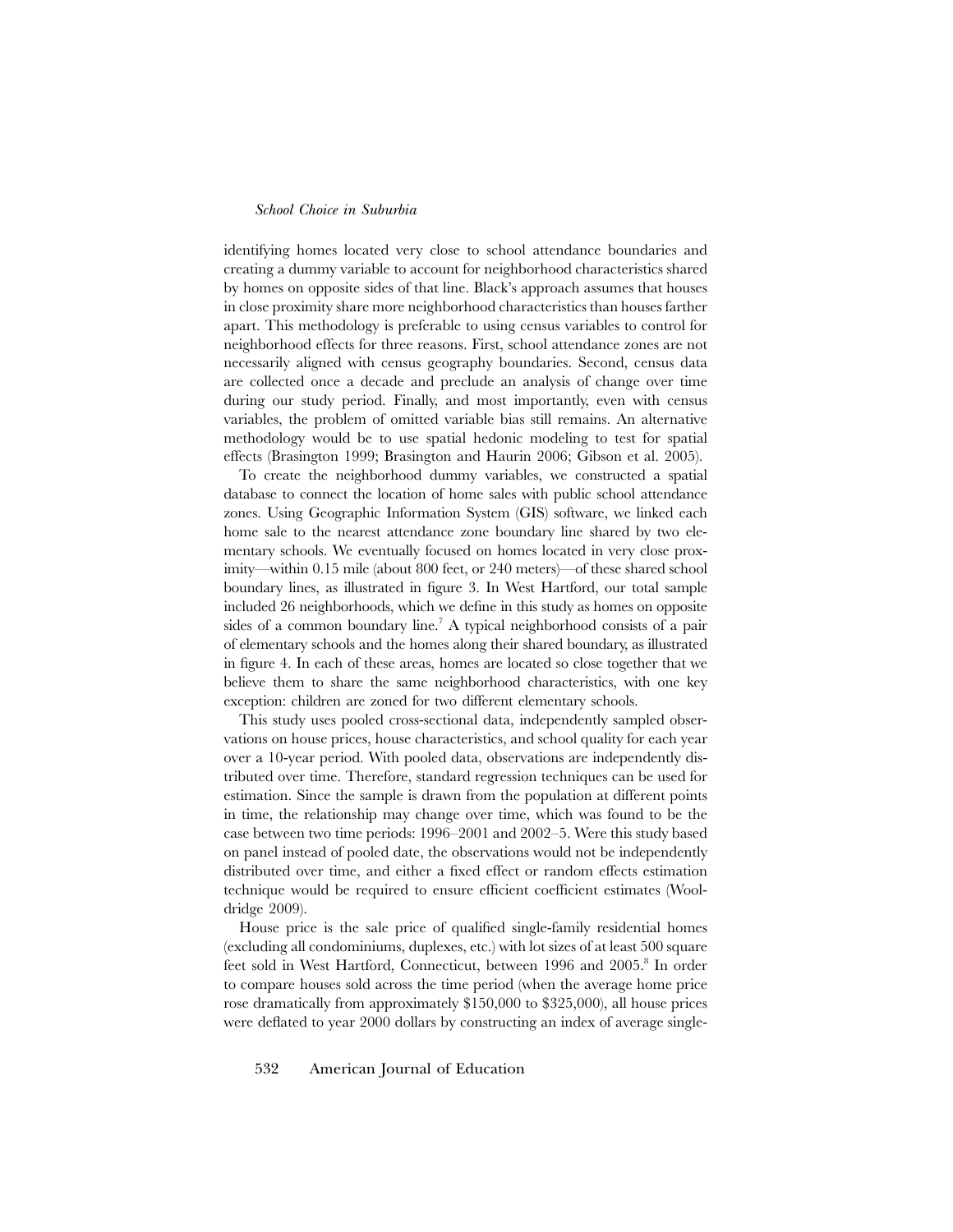*Dougherty et al.*



FIG. 3.—West Hartford elementary school zones and home sales within 0.15 mile of boundaries, 1996–2005.

family home sales prices for each year in West Hartford. Standard measures of housing characters were available from the West Hartford property assessor's database. They include the number of bedrooms, the number of bathrooms, age of building at time of sale, property lot size, and internal house size.<sup>9</sup>

As a proxy for school quality, we created an annual elementary school composite test score that most closely resembled how results from the CMT were publicly reported in the graphics of the local newspaper. For each of the eleven K–5 elementary schools in West Hartford, an annual test score was calculated based on the percentage of fourth-grade students meeting the state goal, averaged across three separate tests: reading, writing, and mathematics.<sup>10</sup> Meeting the goal is defined as scoring at or above a level specified by the state. Reported test scores are those most likely to influence home-buying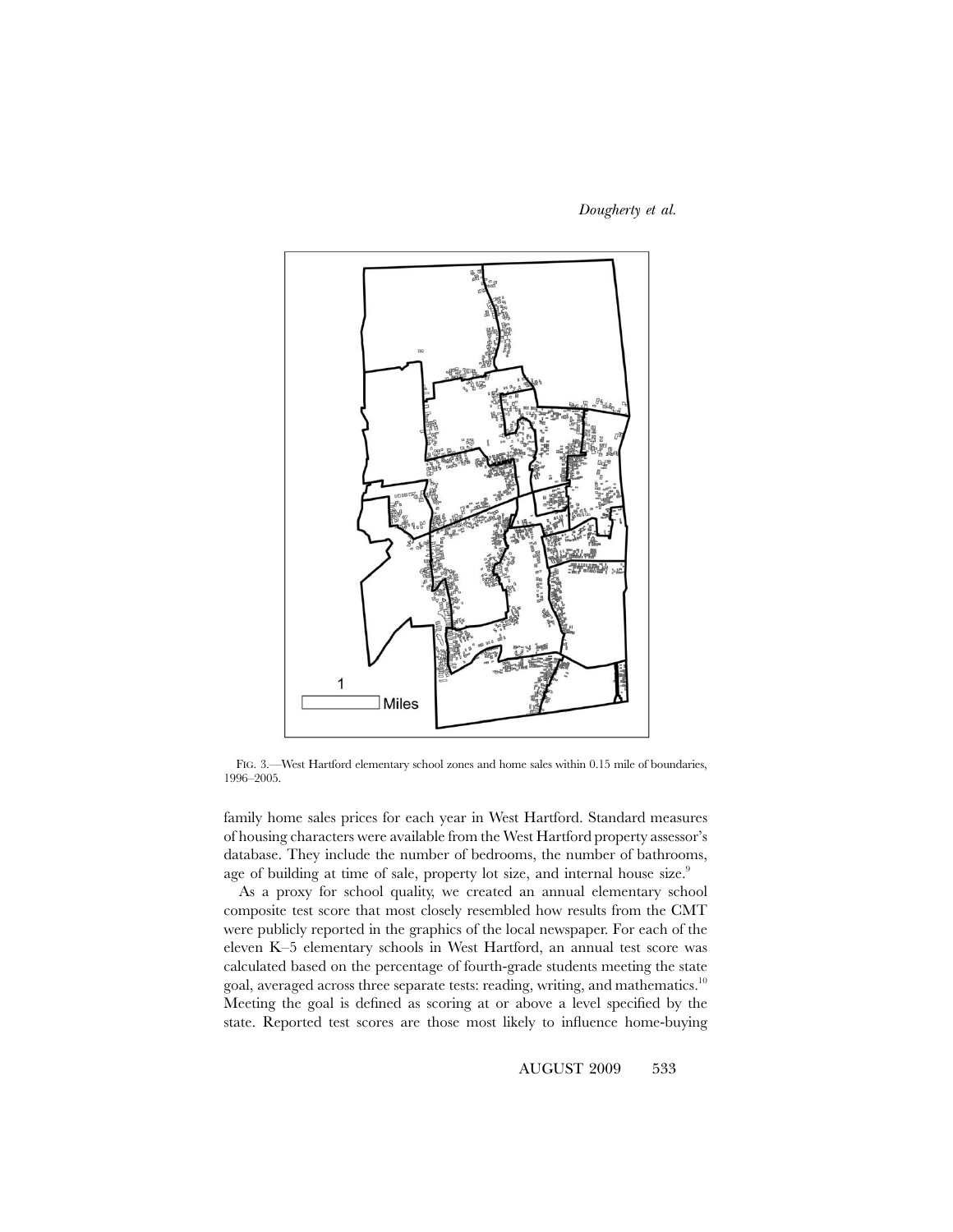*School Choice in Suburbia*



FIG. 4.—Home sales within 0.15 mile of boundary between two West Hartford elementary schools, 1996–2005.

decisions. As results from the CMT given in the fall of a year typically are reported in the press early the following year, in this study the test score recorded in year  $t$  is based on the CMT taken in year  $t - 1$ .

This model explores the effect of test scores from last period on house price this period. It is reasonable to expect that families with higher socioeconomic status may move into a neighborhood and drive up both test scores and home prices. In this case it would be impossible to specify a causal relationship. If our model has specified house prices in year *t* as a function of tests scores in year *t*, then endogeneity would be a problem. But this is avoided in our model by making house price a function of last period's test scores.

The model in this study explores the effect of school quality on house prices, but it limits the measure of school quality to that of the elementary school.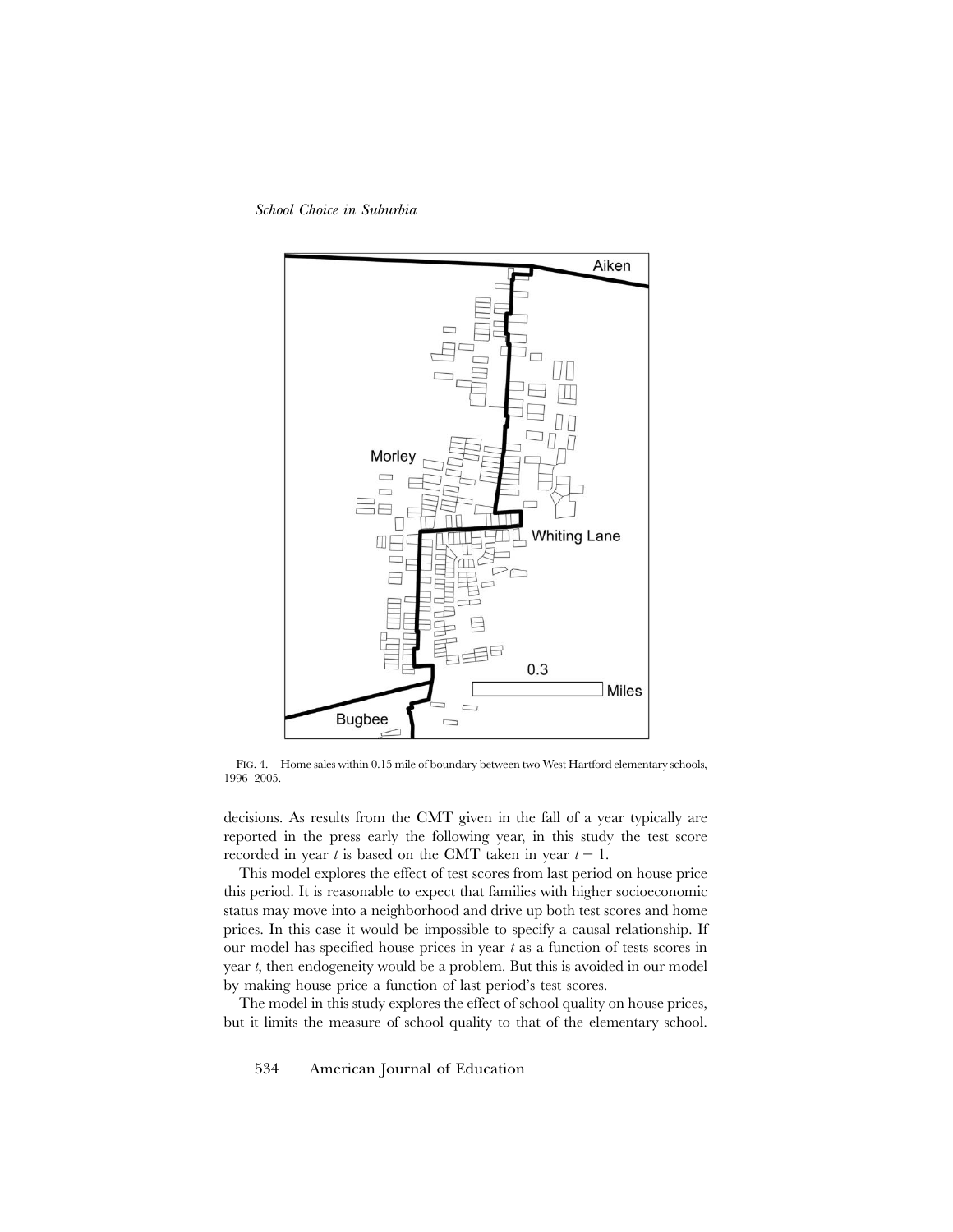#### TABLE 1

*Summary Statistics of Key Variables in the Data Set of Single-Family Qualified Home Sales, 1996–2005*

| Variable                    | Mean    | SD      | Minimum  | Maximum   |
|-----------------------------|---------|---------|----------|-----------|
| Home price (in year 2000    |         |         |          |           |
| dollars)                    | 198,300 | 100,639 | 50,658   | 1,500,000 |
| School test score           | 73      | 12      | 34       | 94        |
| School minority percent     | 25      | 13.8    | 9        | 70        |
| Number of bedrooms          | 3.3     | .9      |          |           |
| Number of bathrooms         | 2.4     | .9      |          |           |
| Age of building when sold   | 55      | 18      | $\theta$ | 270       |
| Lot size (square feet)      | 12,181  | 7,217   | 600      | 114,099   |
| Internal size (square feet) | 1,870   | 776     | 598      | 8,624     |

NOTE.— $N = 8,736$ .

Home purchasers also may be willing to pay for higher-quality secondary schools. In West Hartford there were only two middle–high school zones during the period of this study; their attendance boundaries did not change, and their test scores remained relatively similar during the decade. The secondary school is highly correlated with neighborhood. If both are used as independent variables, it is not possible to isolate the effect of middle and high school from the effect of shared neighborhood characteristics in determining house prices. If there were variation in secondary schools for a significant number of neighborhoods, one could include secondary school in the model. Unfortunately, there are only four neighborhoods that stretch across the secondary school attendance boundary that divides West Hartford, too few to analyze separately in this study.

Our sample consists of 8,736 single-family home sales over a decade-long period, each linked to its assigned elementary school and its closest attendance area border. According to the summary statistics found in table 1, the mean home price is just below \$200,000 (in year 2000 dollars) and an average of 73 percent of fourth graders met the state goal.

#### Results

#### *Geographic Restriction and Variable Distance Analysis*

The purpose of defining a neighborhood is to be able to control for the characteristics of the area around the school attendance boundary that are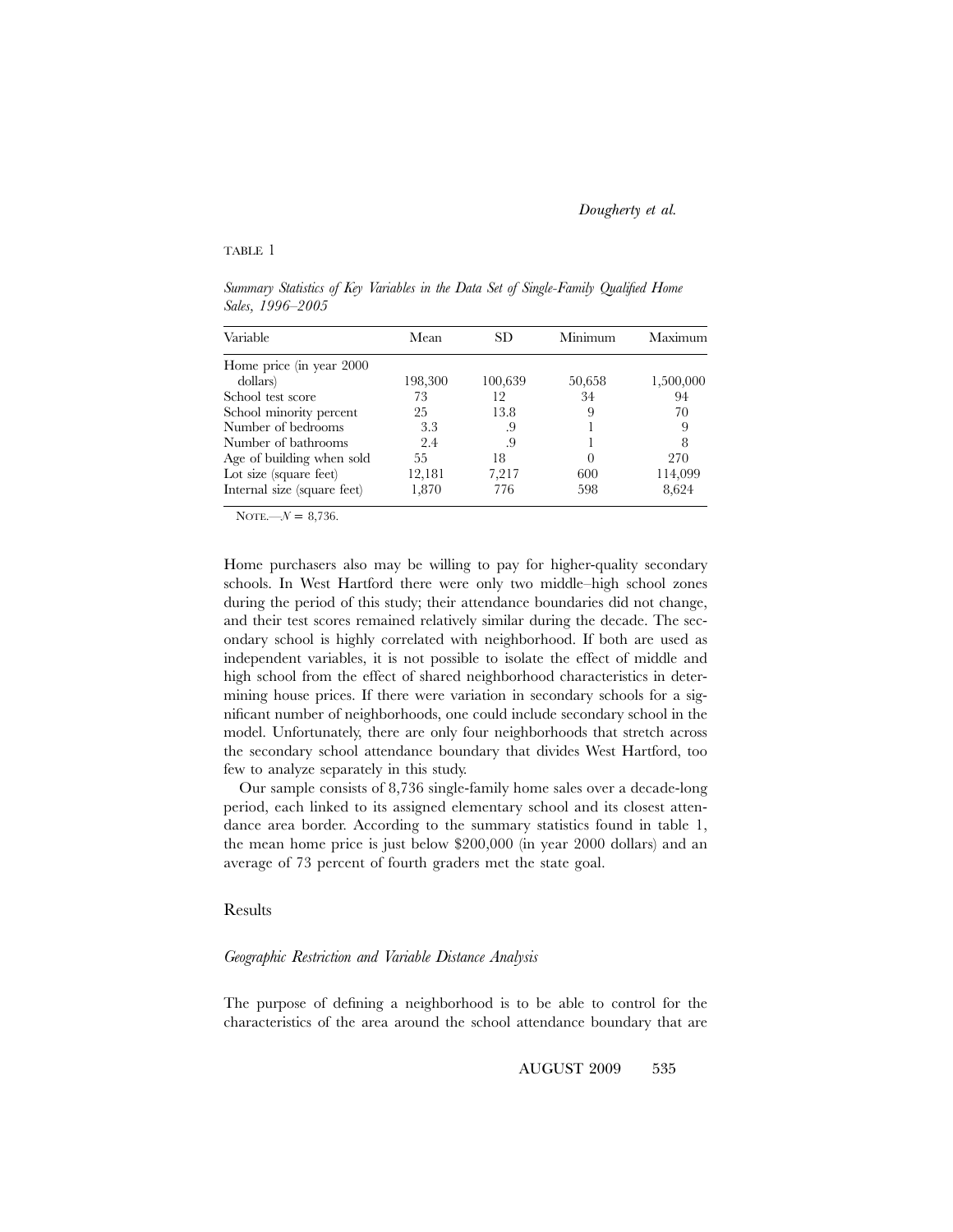#### TABLE 2

*Regression Results for Geographic Restriction and Variable Distance for Houses in All Time Periods (1996–2005)*

| Geographic Restriction              | $.15$ Mile<br>from the<br>Boundary<br>(1) | $.25$ Mile<br>from the<br>Boundary<br>(2) | .35 Mile<br>from the<br>Boundary<br>(3) | All Houses<br>(4) |
|-------------------------------------|-------------------------------------------|-------------------------------------------|-----------------------------------------|-------------------|
| Set A: Natural boundaries           | .0020                                     | .0020                                     | .0018                                   | .0015             |
|                                     | (4.77)                                    | (5.56)                                    | (5.52)                                  | (5.18)            |
| Set B: Natural $+$ Transportation I | .0020                                     | .0019                                     | .0017                                   | .0014             |
|                                     | (4.34)                                    | (4.94)                                    | (4.61)                                  | (4.28)            |
| Set C: Natural + Transportation II  | .0015                                     | .0016                                     | .0013                                   | .0010             |
|                                     | (3.23)                                    | (3.97)                                    | (3.45)                                  | (3.20)            |
| Set D: Natural + Transportation III | .0016                                     | .0020                                     | .0019                                   | .0016             |
|                                     | (3.50)                                    | (4.71)                                    | (4.76)                                  | (4.61)            |

NOTE.--Dependent variable = ln (house price). Heteroskedastic-adjusted standard errors; *t*-statistics in parentheses.

shared by all houses and may affect home prices. Intuitively, the closer the homes are to the school attendance boundary, the more neighborhood characteristics will be shared. In addition, if a major road or wooded area divides the neighborhood, there are obvious characteristics that are not shared. Similar to Black (1999), this study considers neighborhoods that are geographically similar on both sides of the school attendance boundary and only includes houses that are close to the school attendance boundaries.

The model was estimated using four increasingly restrictive geographical criteria. The goal was to gradually eliminate neighborhoods where school attendance boundaries were shaped by rivers, parks, and major roads since homes divided by these geographical barriers were less likely to share neighborhood characteristics.

*Set A*: Natural boundaries (rivers, large green spaces such as parks and country clubs).

*Set B*: Natural  $+$  Transportation boundaries I (Interstate I-84).

*Set C*: Natural + Transportation boundaries II (I-84 + Farmington Ave.). *Set D:* Natural  $+$  Transportation boundaries III (I-84  $+$  all four-lane major streets).

The model was also estimated for samples of houses of varying distances from the school attendance boundary (within 0.35 mile, 0.25 mile, and 0.15 mile), based on Black's (1999) assumption that homes in closer proximity are more likely to share neighborhood characteristics than homes located further away from one another. Table 2 provides a summary of the results of estimating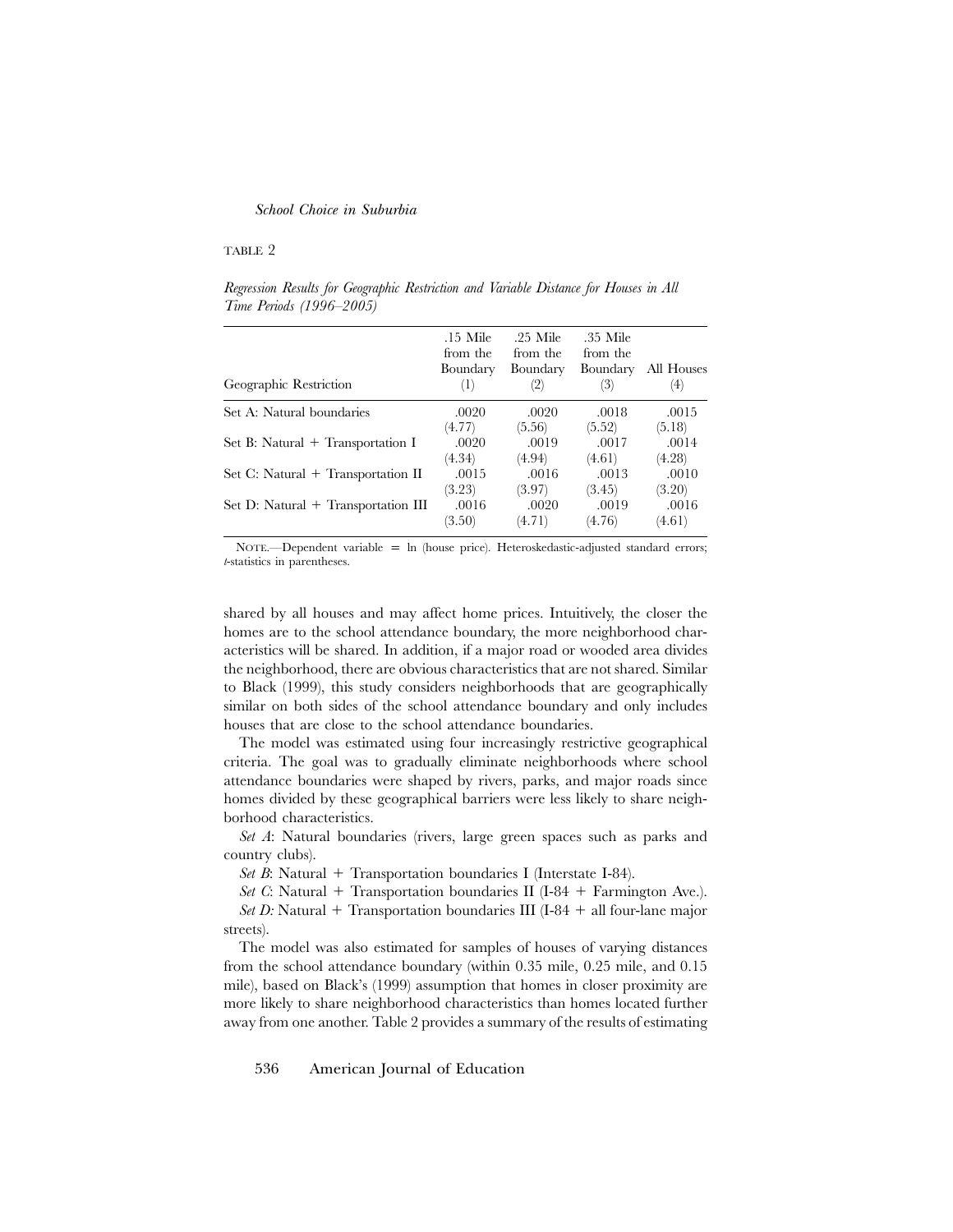#### TABLE 3

| Variable                           | House Distance from Attendance Area<br>Boundary within .15 Mile |
|------------------------------------|-----------------------------------------------------------------|
| Test score                         | .0016                                                           |
|                                    | (3.50)                                                          |
| Number of bedrooms                 | .0132                                                           |
|                                    | (1.56)                                                          |
| Number of bathrooms                | .2366                                                           |
|                                    | (7.18)                                                          |
| (Number of bathrooms) <sup>2</sup> | $-.0331$                                                        |
|                                    | $(-4.91)$                                                       |
| Lot size (square feet)             | .000005                                                         |
|                                    | (4.38)                                                          |
| Internal size (square feet)        | .0003                                                           |
|                                    | (15.24)                                                         |
| Neighborhood dummys                | Yes                                                             |
| $\mathcal{N}$                      | 1,684                                                           |
| $R^2$<br>(adjusted)                | .7697                                                           |

*Regression Results for Most Restrictive Geography (Set D) and Distance within .15 Mile for Houses in All Time Periods (1996–2005)*

NOTE.—Dependent variable  $=$  ln (house price). Heteroskedastic-adjusted standard errors; *t*-statistics in parentheses.

the model with the entire sample and with varying geographical and distance restrictions. In all cases, the coefficient on test score is positive and significant. In subsequent estimations and analyses, the most restrictive geography (Set D) and distance (0.15 mile from the school attendance boundary) will be used to increase the likelihood that differences in house price are due to school quality and not neighborhood differences.

As the results in tables 3 and 4 below show,<sup>11</sup> for homes located in neighborhoods geographically similar and very close to elementary school attendance boundaries (within 0.15 mile, or less than 800 feet), a 12 percentage point increase (or a 1 standard deviation) in the number of fourth graders meeting the state testing goal is associated with a 1.97 percent, or a \$3,917, increase in the average price of a house. Black (1999) found that a 1 standard deviation increase in test score is associated with a 2.1 percent increase in the average home price, or \$3,948.

#### *School Minority Percentage Analysis*

Both qualitative and quantitative social scientists have argued that the racial composition of a school significantly influences parents' perceptions about its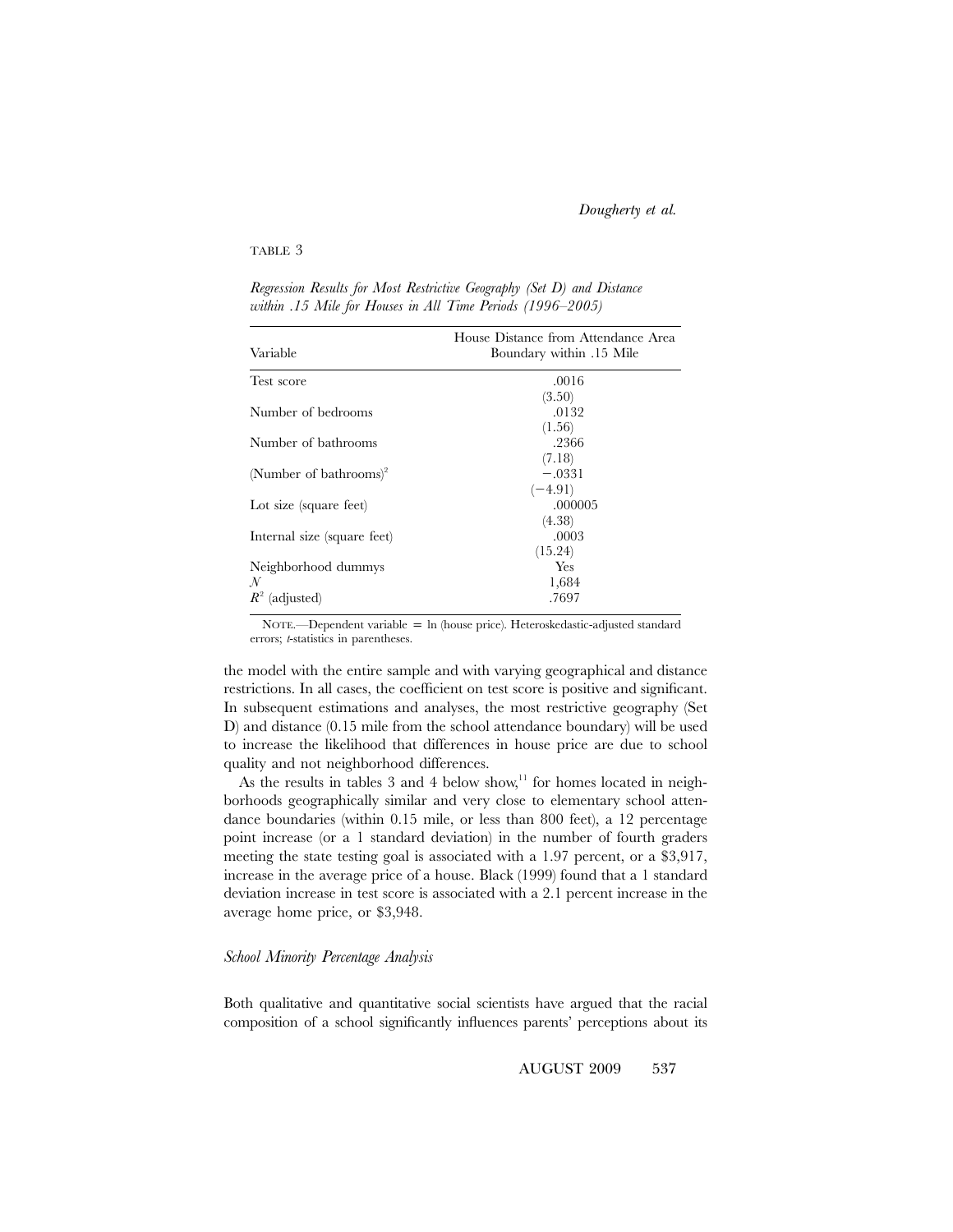#### TABLE 4

*Increase in Test Scores on House Prices (Year 2000 Dollars) for Most Restrictive Geography and Distance, within .15 Mile, for All Time Periods (1996–2005)*

| Test Score Percentage Point Increase | House Price Increase  |
|--------------------------------------|-----------------------|
| 6<br>12 (1 standard deviation)       | 326<br>1,958<br>3.917 |

quality and therefore influences their home-buying decisions (Holme 2002; Saporito and Sohoni 2006). Therefore, we expanded the econometric model to include two school characteristics: test score and racial minorities. For race, we adopted the classification scheme of the Connecticut Department of Education: minority students are defined as Black, Hispanic, Asian American, and American Indian students (all of the nonwhite students). In West Hartford, the average elementary school minority composition was 25 percent, with a wide range from 9 to 70 percent across schools during our 10-year period.

If, in addition to test score, home buyers consider the school minority composition, then omitting race from the model would bias the coefficient on test score. If there is a negative correlation between test score and race and if buyers prefer schools with fewer minority children, then the coefficient on test score would be biased upward if minority composition were excluded from the model; that is, it would capture both the willingness to pay for higher test scores and lower minority enrollment.

While excluding a relevant variable, such as school minority composition, can bias the coefficients of the included variables, factoring in race can cause another estimation problem. Since school test scores and race are highly collinear in our sample, including both variables may result in increased standard errors of the coefficients; the coefficients will remain unbiased. It would then appear that one or both of the collinear variables are not significant in explaining house price. This is not the case; both test score and minority composition are significant in explaining house price when included without the other in the model. Both variables should be included in the model.

As table 5 illustrates, when school minority composition is included in the model, the effect of test score on home price remains stable. For a 1 standard deviation increase in test score, the price of a house increases by 1.93 percent, or by \$3,824, when holding minority composition constant.

The influence of race on house prices appears in table 6. For a 1 standard deviation increase in school minority composition (13.8 percentage points), buyers' willingness to pay for a house falls by 0.28 percent, or \$547, holding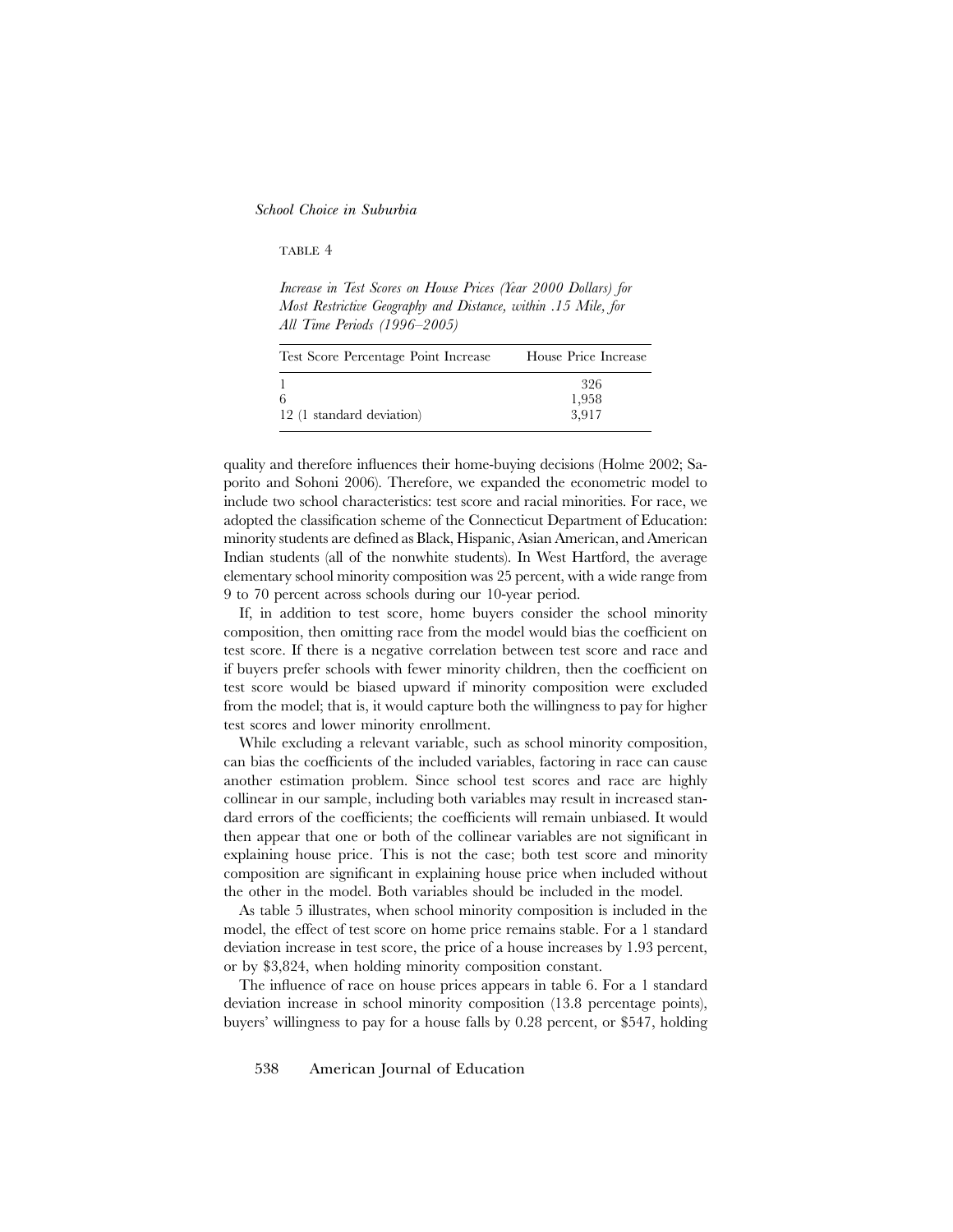#### TABLE 5

|                                    | House Distance from Attendance Area Boundary |                                              |  |  |
|------------------------------------|----------------------------------------------|----------------------------------------------|--|--|
| Variable                           | Within .15 Mile                              | Within .15 Mile Including<br>School Minority |  |  |
| Test score                         | .0016                                        | .0016                                        |  |  |
| School minority                    | (3.498)                                      | (3.302)<br>$-.0002$<br>$(-.325)$             |  |  |
| Number of bedrooms                 | .0132                                        | .0132                                        |  |  |
| Number of bathrooms                | (1.558)<br>.2366                             | (1.556)<br>.2364                             |  |  |
| (Number of bathrooms) <sup>2</sup> | (7.181)<br>$-.0331$                          | (7.190)<br>$-.0332$                          |  |  |
| Lot size (square feet)             | $(-4.913)$<br>.000005                        | $(-4.916)$<br>.000005                        |  |  |
| Internal size (square feet)        | (4.379)<br>.0003                             | (4.379)<br>.0003                             |  |  |
| Neighborhood dummys<br>N           | (15.235)<br>Yes<br>1,684                     | (15.186)<br>Yes<br>1,684                     |  |  |
| $R^2$<br>(adjusted)                | .7697                                        | .7697                                        |  |  |

*Regression Results Excluding and Including School Minority for Houses in Most Restrictive Geography, within .15 Mile Distance, for All Time Periods (1996–2005)*

NOTE.—Dependent variable =  $\ln$  (house price). Heteroskedastic-adjusted standard errors; *t*-statistics in parentheses.

test scores constant. This finding is consistent with prior research (Saporito and Sohoni 2006) regarding the significant influence of race: when the percentage of minority students increased, home buyers were willing to pay less to purchase a home in the elementary school attendance zone.

#### *Test and Race over Time Period Analysis (1996–2001 vs. 2002–5)*

Our 10-year data set provided us with a unique opportunity to examine the influence of test scores and school racial composition in one suburb over time. From 1996 to 2005, the West Hartford elementary attendance zones remained relatively stable, as did the statewide standardized testing format. Yet, due to the expansion of the school accountability movement and the Internet, public access to school-level testing and racial data became more readily (and instantly) available to prospective home buyers. In addition, the West Hartford Public Schools experienced significant racial change during this period. Across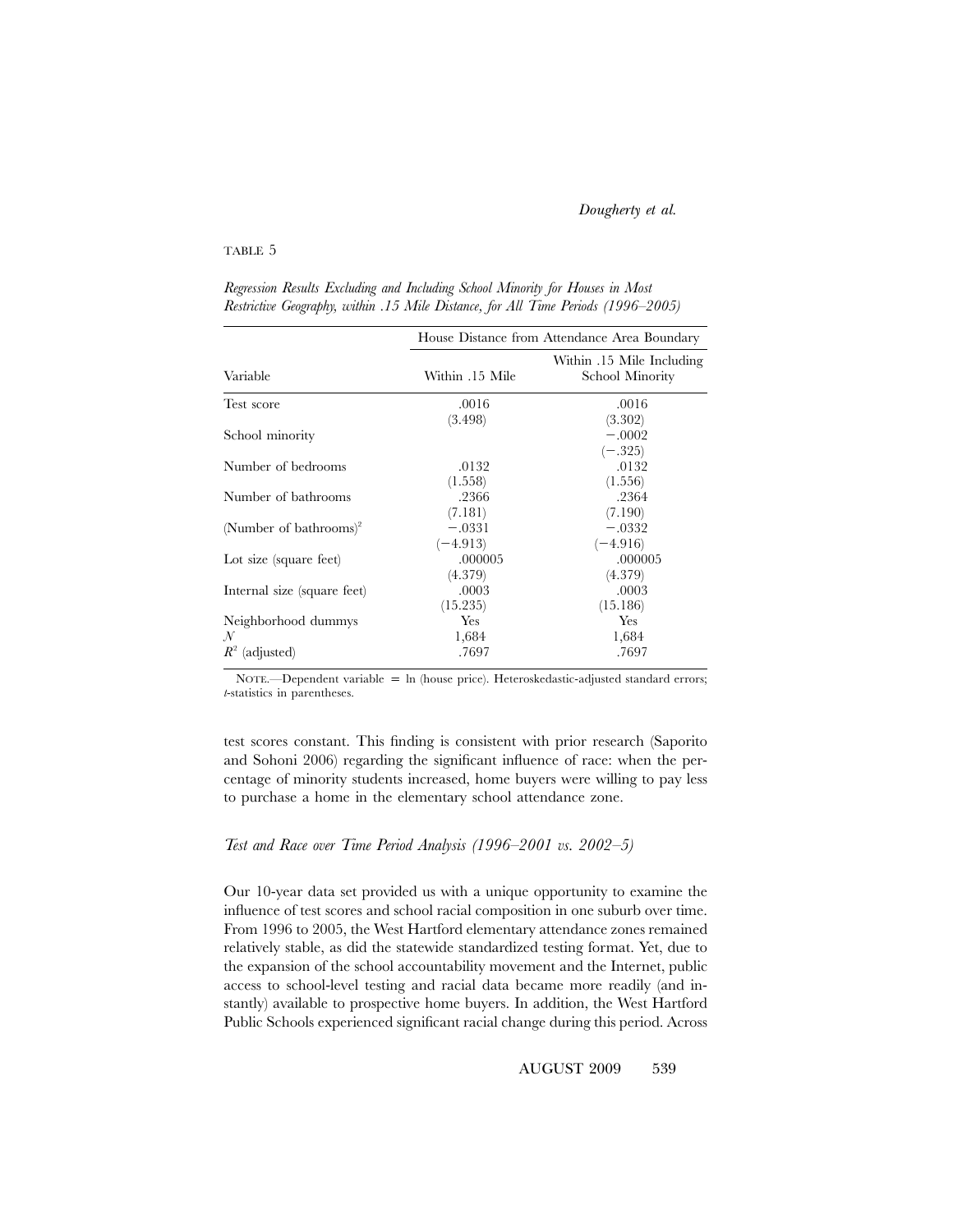#### TABLE 6

*Decrease in School Minority on House Prices (Year 2000 Dollars) Including Test Score for Most Restrictive Geography, within .15 Mile Distance, for All Time Periods (1996–2005)*

| School Minority Percentage Point Decrease | House Price Increase |
|-------------------------------------------|----------------------|
| 69<br>13.8 (1 standard deviation)         | 40<br>974<br>547     |

all elementary schools combined, the percentage of minority students rose 19 percentage points (from 27 to 46 percent). But racial change varied widely across neighborhood schools. At one end of the spectrum, some schools experienced flat (or negative) growth in the percentage of minority students, while at the other end some schools experienced pronounced growth (up to 26 percentage points). Furthermore, in our most restrictive sample of neighborhoods, both the variation and the average size of the student racial gaps increased between schools sharing a common border while the test score gaps remained relatively constant over time.

Therefore, to expand our study, we sought to measure the influence of school test scores and minority composition over the decade, which we divided into two time periods (pre-2001 and post-2001). In light of the increased availability and awareness of school-level data, suburban home buyers should be more responsive to school characteristics after 2001 than before.

As tables 7 and 8 show, the effect of test score on home buyers declined 60 percent between the two periods while the effect of minority composition rose dramatically. To live in a school zone with higher test scores, home buyers were willing to pay \$2,641 more for a 1 standard deviation increase (12 percentage points) during the pre-2001 period but only \$1,054 more during the post-2001 period. But race became much more influential over the same time span. To live in a school zone with a lower percentage of minority students, home buyers were willing to pay only \$435 more for a 1 standard deviation reduction (13.8 percentage points) during the pre-2001 period but were willing to pay \$7,468 more during the post-2001 period. In other words, the racial composition of elementary schools became nearly seven times more influential than test scores in the latter half of this study. In the previously allwhite suburb of West Hartford, home buyers demonstrated the increasing significance of race over time rather than its decline (Massey and Denton 1993; Wilson 1978).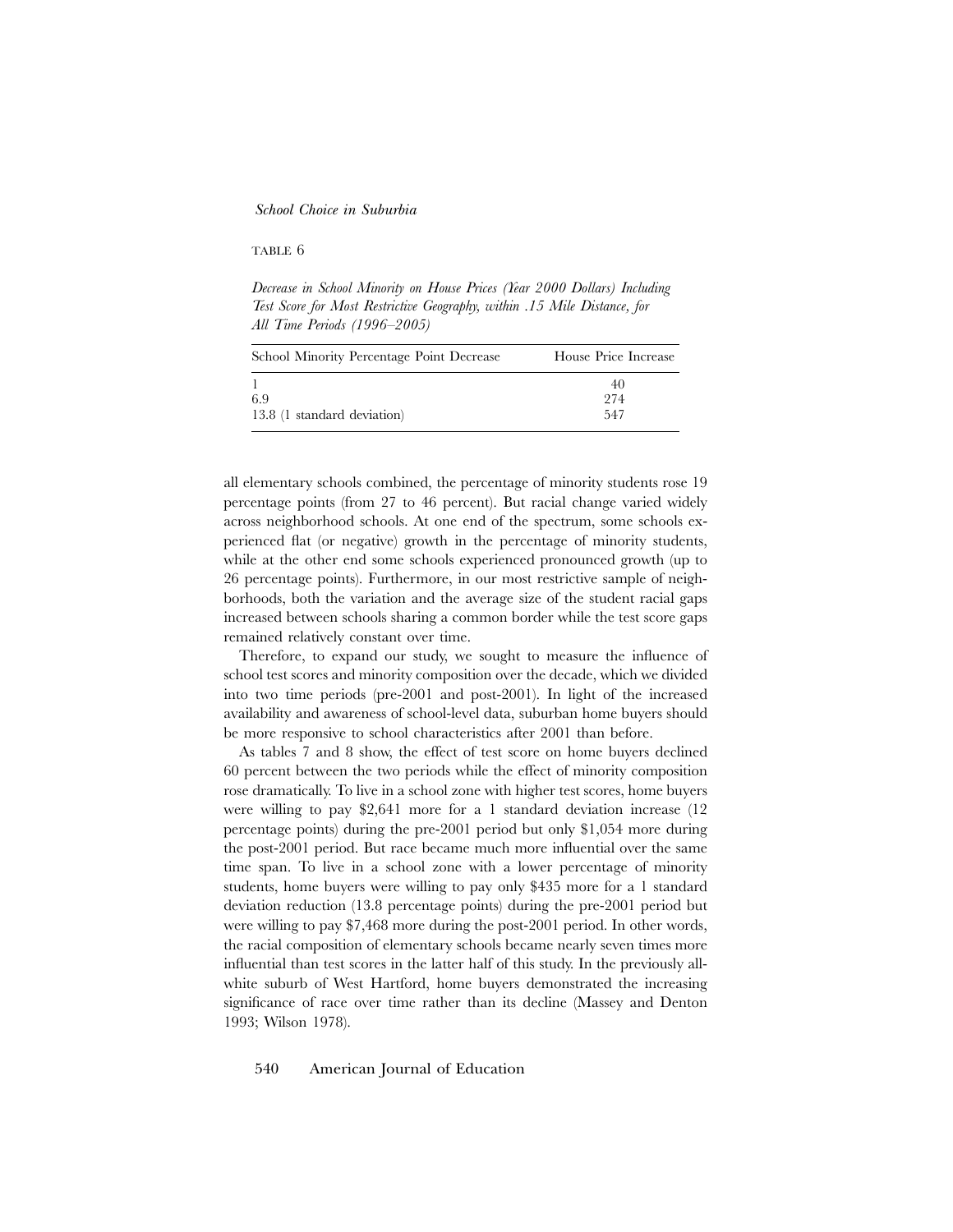#### TABLE 7

Variable All Periods (1996–2005) First Period (1996–2001) Second Period  $(2002-5)$ Test score  $.0016$ (3.302) .0011 (1.920) .0004 (.3284) School minority  $-.0002$  $(-.3248)$ -.0012  $(-.1659)$ -.0027  $(-2.543)$ Number of bedrooms .0132 (1.556) .0104 (.8986) .0180 (1.496) Number of bathrooms .2364 (7.190) .2533 (6.080) .1867 (6.305) (Number of bathrooms)<sup>2</sup> .0332  $(-4.916)$ -.0356  $(-4.118)$  $-.0251$  $(-4.259)$ Lot size (square feet) .000005 (4.379) .000005 (3.915) .000003 (1.798) Internal size (square feet) .0003 (15.186) .0003 (12.096) .0003 (9.952) Neighborhood dummys Yes Yes Yes *N* 1,684 995 689 *R*<sup>2</sup> (adjusted) .7697 .7580 .7964

*Regression Results for Time Period Analysis for Houses in Most Restrictive Geography, within .15 Mile of Boundary*

NOTE.—Dependent variable =  $\ln$  (house price). Heteroskedastic-adjusted standard errors; *t*-statistics in parentheses.

#### Discussion

At one level, our findings confirm an emerging consensus regarding the magnitude of the relationship between test scores and home prices in different regions of the United States. Black's (1999) study of suburban Boston in the mid-1990s found that, with boundary fixed-effects to control for unobservable neighborhood characteristics, a 1 standard deviation increase in elementary school test scores resulted in a 2.1 percent increase in house prices. Our West Hartford study, which followed Black's boundary fixed-effects method and also controlled for school racial composition, produced a similar finding: a 1 standard deviation increase in elementary school test scores resulted in a 1.9 percent increase in house prices. Other comparable studies using boundary fixed-effects methods (and additional controls for school race and/or neighborhood sociodemographics) also report that a 1 school-level standard deviation increase in test scores resulted in increased housing costs ranging from 1.4 to 2 percentage points (Bayer et al. 2007; Clapp et al. 2008; Kane et al. 2005), as summarized in table  $9.^{12}$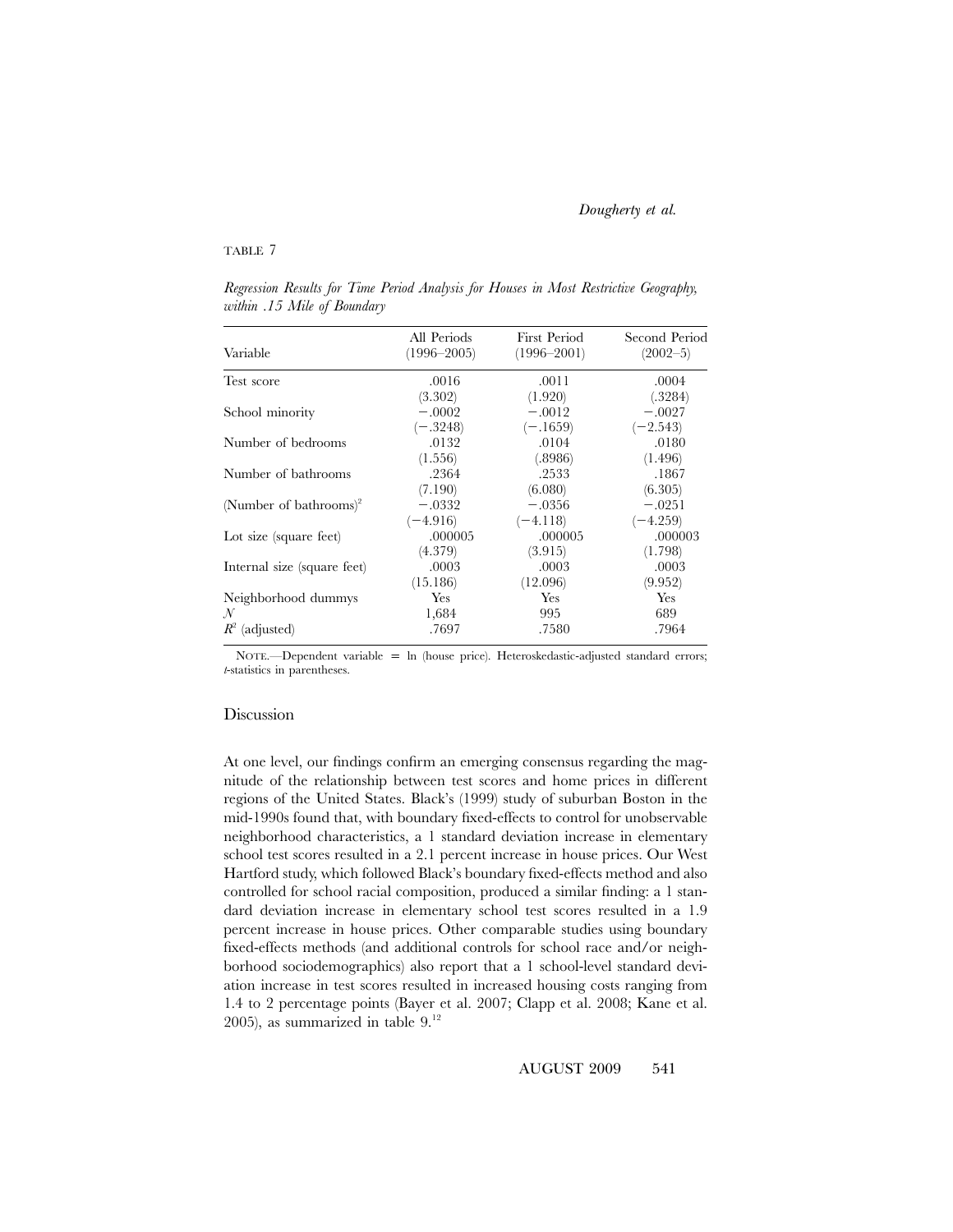#### TABLE 8

*Change in Test Scores and School Minority on House Prices (Year 2000 Dollars), for Different Time Periods for Most Restrictive Geography, within .15 Mile Distance*

|                                            | Increase in House Price |                                                |                                  |
|--------------------------------------------|-------------------------|------------------------------------------------|----------------------------------|
|                                            | All Periods             | First<br>Period<br>$(1996-2005)$ $(1996-2001)$ | Second<br>Period<br>$(2002 - 5)$ |
| Test score percentage point increase:      |                         |                                                |                                  |
|                                            | 318                     | 220                                            | 88                               |
| 6                                          | 1,912                   | 1,321                                          | 527                              |
| 12                                         | 3,824                   | 2,641                                          | 1,054                            |
| School minority percentage point decrease: |                         |                                                |                                  |
|                                            | 38                      | 32                                             | 541                              |
| 6.9                                        | 265                     | 218                                            | 3734                             |
| 13.8                                       | 531                     | 435                                            | 7,468                            |

On another level, when analyzing the school and housing relationship over time, our study underscores an initially puzzling result: the declining influence of standardized tests. In West Hartford, while both elementary school test scores and race explain home buyers' willingness to pay for a suburban home, the impact of test scores declined while race became nearly seven times more influential than tests over the decade. Clapp et al.'s (2008) district-level study

#### TABLE 9

*Comparable Studies Estimating the Effect of 1 School-Level Standard Deviation Increase in Test Scores on Housing Prices*

| Studies with Boundary Fixed<br>Effects (and Other Controls) | Context                                 | Percentage Point<br>Increase in<br><b>Housing Prices</b> |
|-------------------------------------------------------------|-----------------------------------------|----------------------------------------------------------|
| <b>Black</b> (1999)                                         | Suburban Boston, MA,                    |                                                          |
|                                                             | 1993-95                                 | 2.1                                                      |
| Kane et al. $(2005)$                                        | Charlotte-Mecklenberg, NC,<br>1994-2001 | 2                                                        |
| Bayer et al. $(2007)$                                       | San Francisco Bay area, CA,<br>1992-96  | 1.8                                                      |
| Clapp et al. $(2008)$                                       | Connecticut towns,<br>1994–2004         | 1.4                                                      |
|                                                             |                                         |                                                          |
| Dougherty et al. (current study)                            | West Hartford, CT,<br>1996-2005         | 1.9                                                      |

NOTE.—See the individual studies for details and other controls.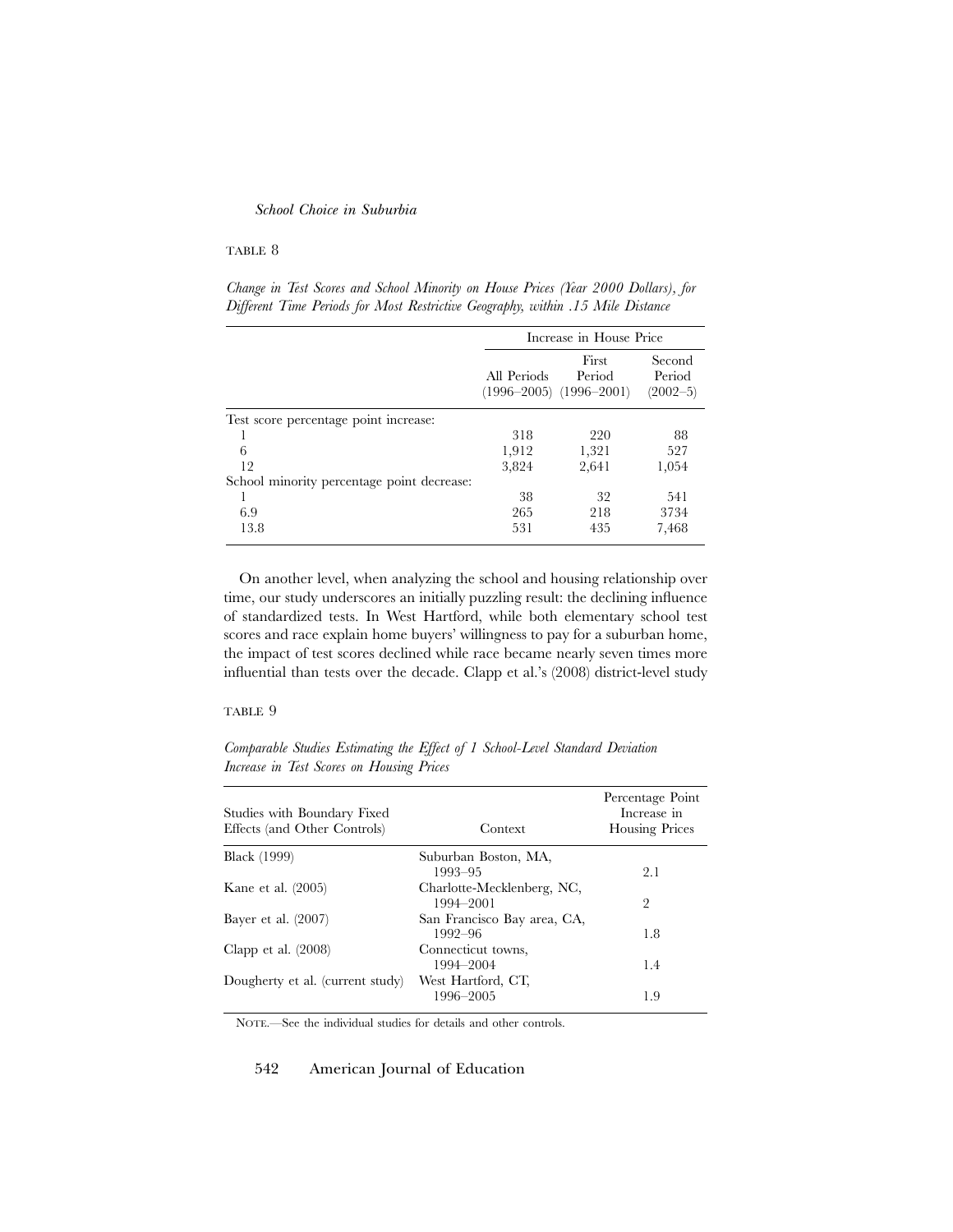of much of the state during the same period also reported that "in general, we find that people in the state of Connecticut seem to be more concerned about the changes in demographic attributes, particularly percent Hispanic students, than the changes in test scores when deciding how much to pay for homes" (463). However, in their cross-time analysis, Clapp et al. detected trends in the opposite direction from ours, with the declining influence of Hispanic students and the increasing importance of test scores on house prices over time. Comparing these results raises new questions and also suggests some possible interpretations.

First, in our West Hartford study, why did school race become more influential over time compared to Clapp et al.'s (2008) finding that it became less influential elsewhere in Connecticut? Interestingly, the percentage of minority elementary students in West Hartford increased steadily during the 10-year span, and there was no sudden leap in the district during the second period. But while the test score gaps between schools in our most restrictive sample stayed relatively constant during our study period, the racial composition gaps between schools on opposite sides of the same boundary became more pronounced over time.

Paying closer attention to the local politics of race helps to interpret these results. During the 1995 redistricting battle, before our study period began, there was a heightened awareness of race inside West Hartford amid charges that the district had violated Connecticut's racial imbalance law. But when the controversial decision to redraw those lines was made, suburban leaders persuaded the state legislature to suspend the racial imbalance law for a twoyear review period. Meanwhile, a 1996 state supreme court ruling in the *Sheff vs. O'Neill* metropolitan desegregation case diverted attention to race outside of West Hartford as many suburbanites wondered whether their district would be merged in some way with the city schools. From 1996 to 2000, the local newspaper ran several news stories comparing Hartford's plight with those of nearby suburbs, but it does not appear to have run a single article about the increasing racial imbalance between schools in West Hartford. However, all of this changed again in 2000, with a renewed emphasis on race inside the suburb, as the state racial imbalance law was renewed and questions also surfaced about the West Hartford's racial achievement gap. Candidates for the school board began to speak openly about internal racial issues as their central concern, bolstered by headlines in the local press proclaiming, "Racial Balance in Schools Is Campaign Issue" (Moreau 2005). Clearly, racial differences inside West Hartford's public schools became a more publicized issue in the latter half of the study period, which may help to explain its growing influence. Clapp et al. (2008) suggest that Connecticut residents may make judgments about school quality using the most readily available signals in their minds, and in West Hartford the racial composition of a school may have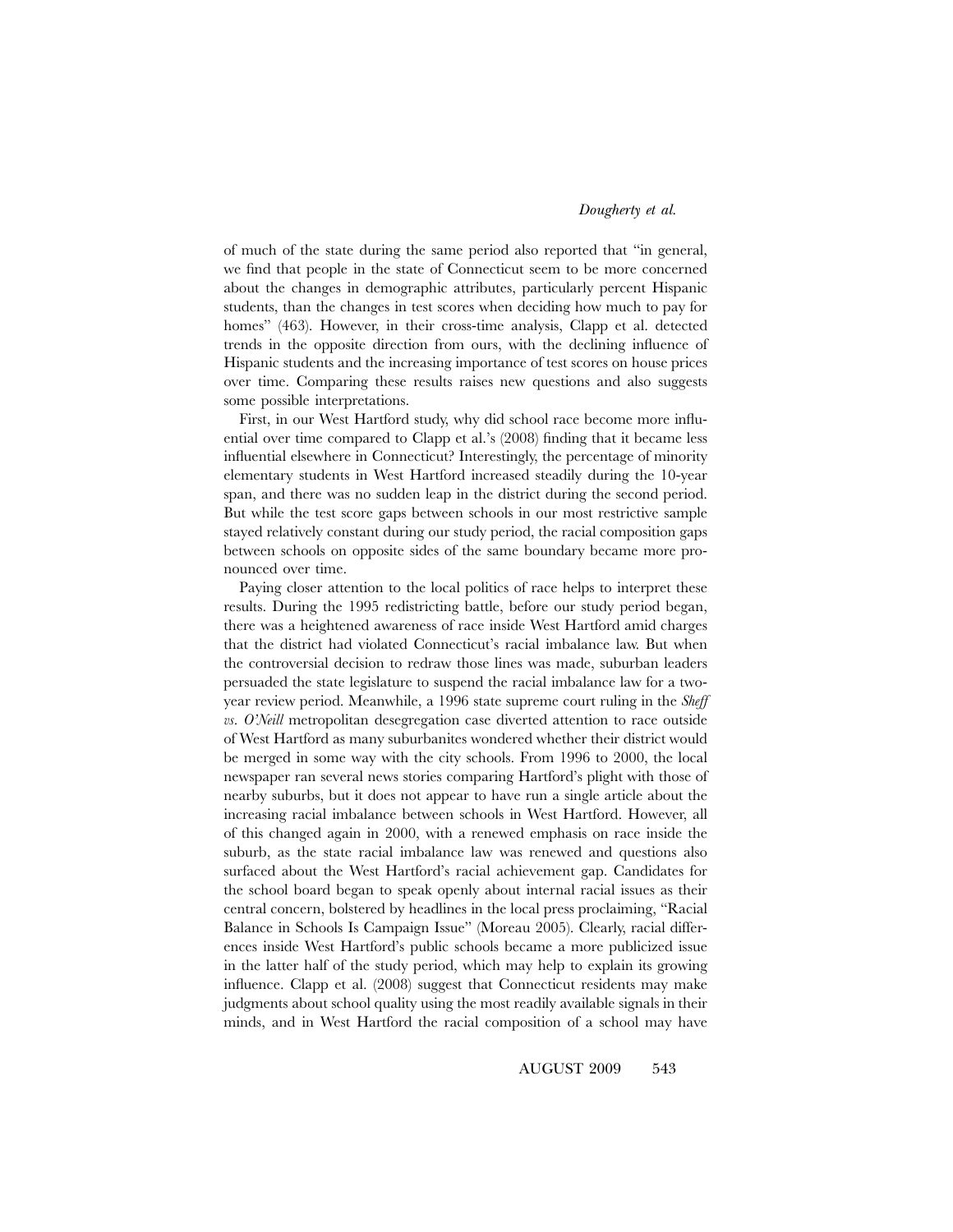become more salient over time due to the changing local demographic and political contexts.

Second, given that school data accessibility increased with the Internet, and if we assume that home buyers actually read these data, then why did test scores not become more influential over time in West Hartford? Indeed, this econometric model rests on a key assumption, that is, that school data are processed in some way by home buyers. Based on a parallel study of doorto-door interviews with 89 recent home buyers in West Hartford (Ramsay et al. 2006), we know that fewer than 35 percent of those with (or expecting) children reported "researching" schools by examining test scores or Strategic School Profiles or by visiting schools in person. By contrast, over 50 percent relied primarily upon social networks of family, friends, and coworkers for school quality information (see related findings in Holme [2002]). Yet these interviews do not necessarily conflict with the assumption behind our econometric model. Using the vocabulary of Malcolm Gladwell (2000), as long as a sufficient number of "market mavens" and "connectors" spread the word about school quality to their broader social networks, then most consumers may still act on school data, though indirectly. In fact, it is possible that the expansion of the Internet may amplify the roles played by key individuals such as real estate agents—in this social networking process.

Yet we must be careful not to confuse what home buyers report in a survey versus their actual school choice behavior. In an innovative study by Buckley and Schneider (2007), researchers constructed a public school choice informational Web site in Washington, DC, and then monitored parents' online search behaviors, based on the assumption that these behaviors would reveal more about their true preferences than surveys. The sample of users was not representative of the city; college-educated parents were more likely to visit the Web site than other parents. Overall, the authors found "a strong bias toward accessing the demographic characteristics of the student population" on the Web site, in contrast to questionnaire-based studies where parents claim to be more interested in academic quality. Furthermore, as parents progressed through their Web searches, they tended to focus on schools with lower percentages of black students, revealing their racial preferences for whiter schools (Buckley and Schneider 2007, 127, 133).

These findings may help us to interpret our econometric results from suburban West Hartford. First, parents do not view data equally; those who do access school data Web sites may be more highly educated and possibly may have more influence through expanded social networks. Second, not all data are equal in the eyes of parents. Although our findings show that West Hartford home buyers were sensitive to both test scores and school racial composition, the latter had nearly seven times more influence during the post-2001 period.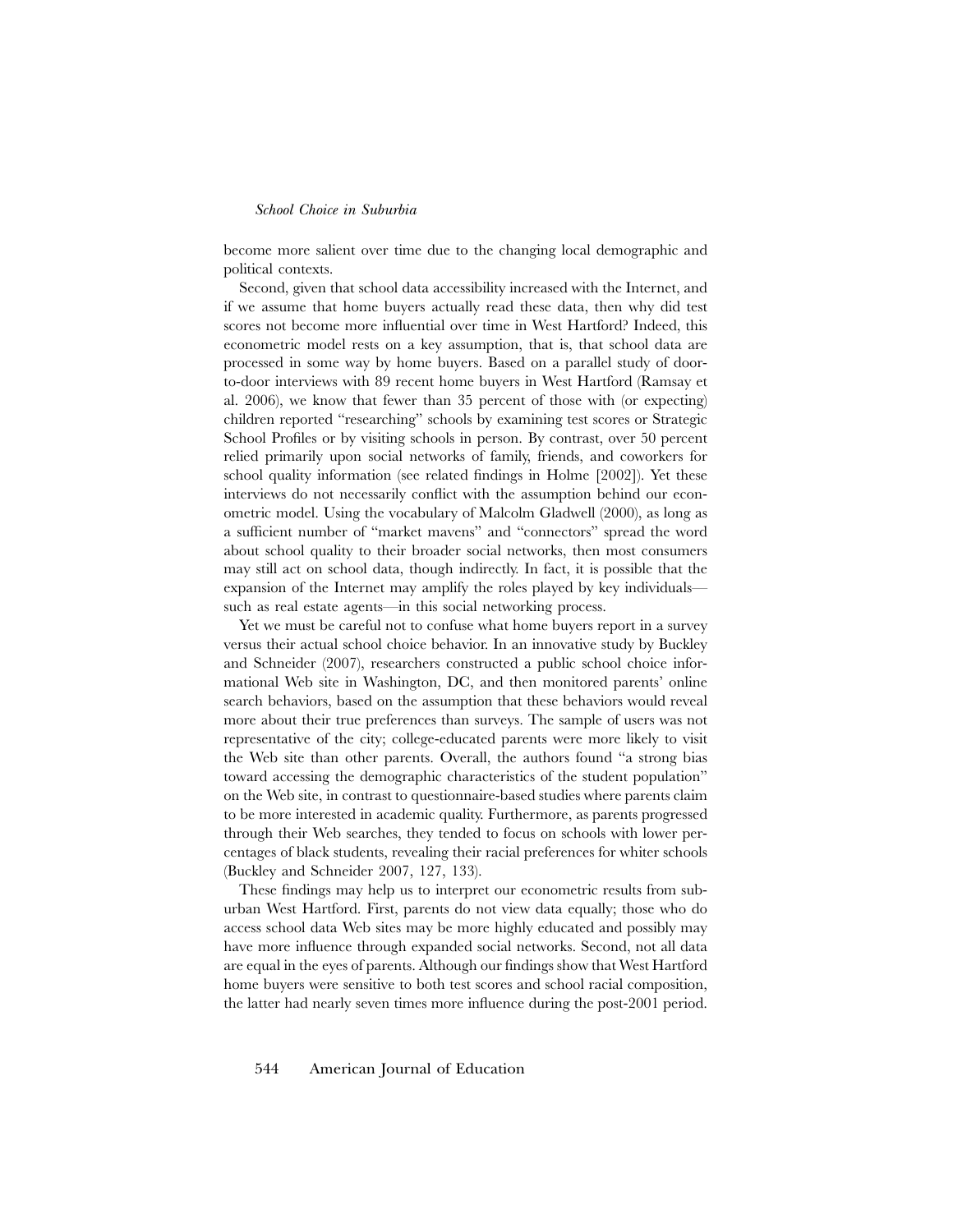Although the Internet is praised for offering more academic quality indicators—such as test scores—for making "smarter" school choices, we cannot ignore the fact that many parents are using this resource to look more closely with racial biases—at their children's future classmates.

#### Conclusion

What are the broader implications of the growing body of literature that shows, in general, a measurable relationship between public school characteristics and private home sales prices? Interestingly, while academic researchers often bemoan their lack of influence on general audiences, that is not necessarily the case here. Dozens of news stories have appeared on the relationship between public school quality and private housing markets. The CEOs of school rating and home price Web sites have publicly demonstrated correlations between school performance and housing appreciation, while journalists have reported on home hunters in California using Excel spreadsheets with test score and home price indexes drawn directly from state databases (Gardner 2005; Max 2004). In fact, the National Association of Realtors produced a *Public Education Toolkit* to translate research findings by economists Sandra Black, Thomas Kane, and David Brasington for its real estate agents and to document what the organization refers to as the "direct link between good neighborhood schools and good neighborhood real estate markets" (Everett et al. 2005, 3).

But for advocates of educational equity these findings are much more troubling. First, it serves as evidence of yet another form of unjust privilege as access to more desirable public schools is viewed more like a commodity—rather than a democratic right—to be readily bought and sold within the private housing market. While this linkage between public schools and private homes is not new, researchers have developed better tools with which to measure and demonstrate its existence and perhaps growing influence. Second, the race-based findings also question the wisdom of extending government-sponsored school choice to urban families through public charter and magnet schools or private school vouchers. Many of these choice programs are politically justified on the logic that lower-income urban families deserve the same degree of school choice that middle-class home buyers currently enjoy through the suburban housing market. As one Hartford news columnist, criticizing the lack of public and private school choice in the state, explained: "Of course, if you have the money, Connecticut has 'school choice.' It's called a suburb" (Cohen 2005). But if further studies continue to show that suburban home buyers are motivated more by racial preferences than by higher test scores, then it may call into question the underlying premise for expanding school choice.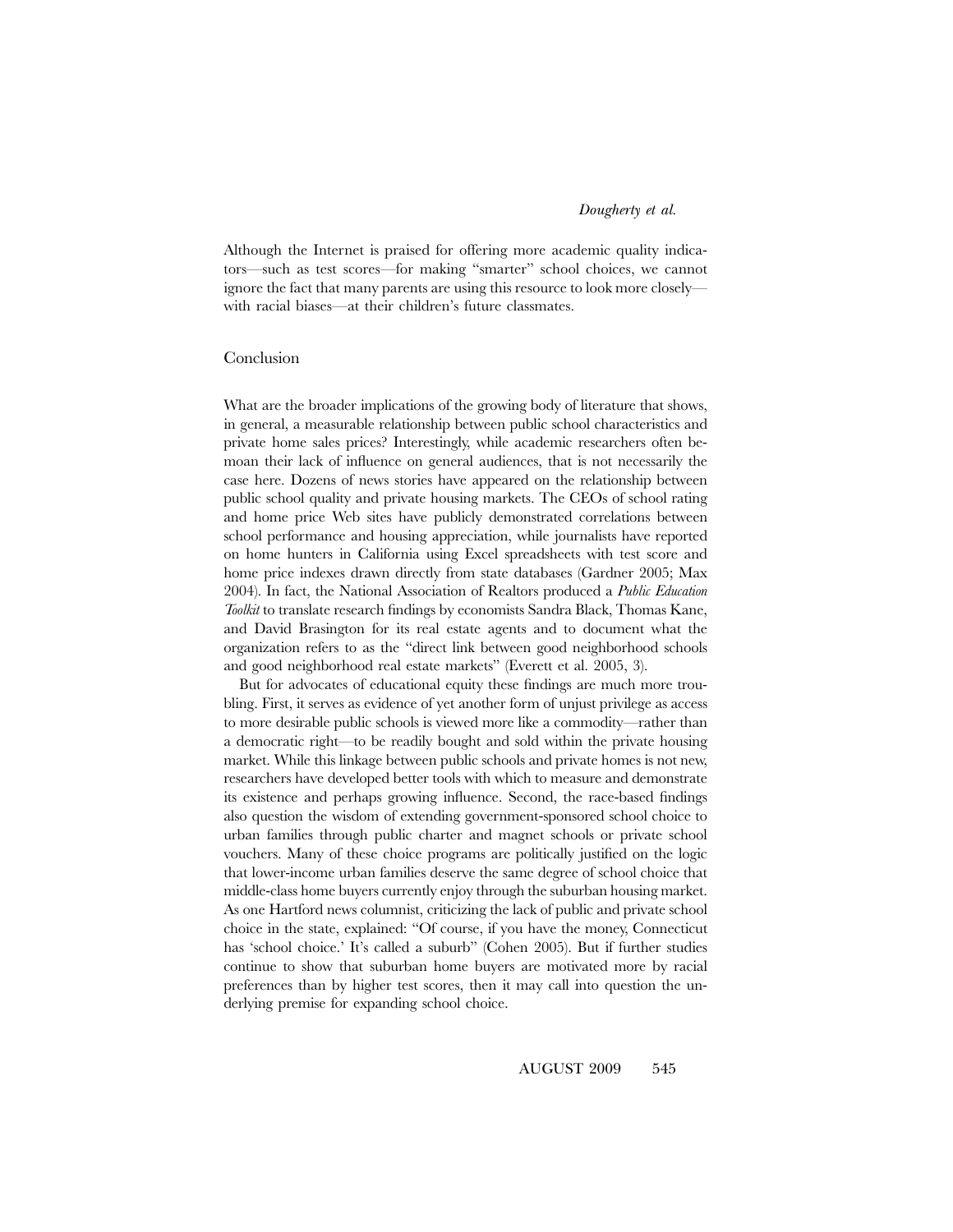#### Notes

We appreciate comments we received on earlier drafts from Sandra Black, Jeffrey Cohen, Ed McKenna, Salvatore Saporito, Rachael Barlow, our audiences in West Hartford and at the American Educational Research Association in 2007, and three anonymous reviewers. This project would not have been possible without data provided by the Town of West Hartford and ArcGIS support from David Tatem, instructional technologist at Trinity College. Other Trinity students who worked on an earlier phase of this project were Ryan Butler, Molly Stumbras, and Ben Willig. Financial support was provided by a one-year grant from the Faculty Research Committee and an Urban-Global Senior Project Grant, both at Trinity College.

1. In this study, all academic year data are stated by the end of the school year (i.e., 1995–96 is reported as 1996) to make it more consistent with calendar year data.

2. A minor redistricting in fall 2000 affected approximately 50 students across three elementary schools (Aiken, Bugbee, and Whiting Lane). Also, in 2005 a new middle school was opened, though it used randomized lottery admissions rather than a neighborhood attendance area, so boundaries for all schools remained intact.

3. Only 3 percent (162 out of 4,734 total) of elementary students left a neighborhood school to attend a West Hartford intradistrict magnet program, according to the 2004–5 Strategic School Profile. In that same year, an additional 1 percent (52 elementary students) left to attend an interdistrict magnet school in Hartford as part of the *Sheff vs. O'Neill* metropolitan desegregation remedy, according to 2004–5 data from the Capitol Region Education Council.

4. The second generation CMT (offered each fall, from 1993–94 to 1999–2000) and the third generation CMT (offered every fall, from 2000–3001 to 2004–5) were relatively comparable, but the fourth generation CMT (offered every spring, beginning in 2005–6) marked a significant departure from past practice.

5. Although a brief news story about West Hartford scores might appear in various editions, a graphic featuring individual school results appeared only in the local edition of the *Hartford Courant* on December 23, 1996, B3 (5E West Hartford/Farmington Valley local news edition); December 23, 1997, B3 (5E local news edition); January 6, 1999, B1 (7 Hartford North final edition).

6. According to the Internet archive, http://www.archive.org, the original Web site for the Connecticut Department of Education, http://www.state.ct.us/sde, was launched in May 1996, with Strategic School Profiles added as a new feature most likely in late 1997.

7. While our original sample of 11 elementary schools formed 28 common boundary areas (or neighborhoods), we omitted two of these due to their extremely small geography, which eliminated 27 home sales from our total sample.

8. These data were obtained from the Town of West Hartford property records database. Only "qualified" sales, a legally recognized sale between two parties, were included.

9. Both the number of bathrooms and the number of bathrooms squared are included as independent variables to capture the nonlinear (quadratic) relationship between the number of bathrooms and house price, which has been identified in prior studies.

10. School-level data were obtained from the Connecticut Department of Education, Data and Research Web site, http://www.csde.state.ct.us/public/cedar/index.htm.Ourtest score variable was calculated from the average percentage of students meeting goal across three separate tests, and it should not be confused with a different variable in the state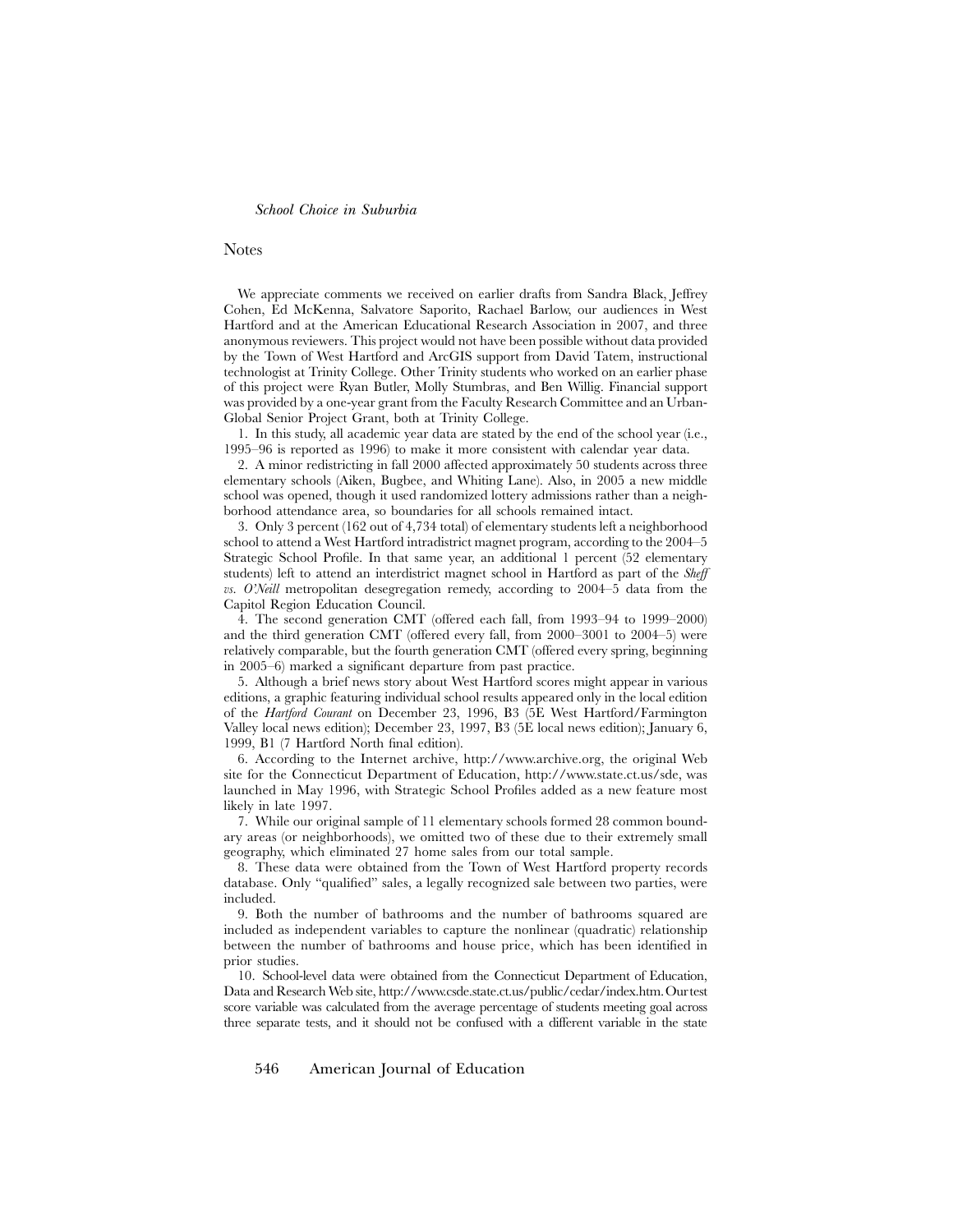database: the percentage of students meeting goal on all three tests. Using the percentage of students meeting goal (rather than raw scores) allows us to blend data drawn from the second and third generations of the CMT.

11. Since housing characteristics may be correlated with each other, including them as independent variables may result in multicollinearity and insignificant coefficient estimates. In this study, as in previous studies, with the exception of the number of bedrooms, the coefficients on the housing characteristics are statistically significant. The coefficient on the number of bedrooms is not biased; therefore, it was included in the model.

12. See Kane et al. (2005, n. 10), which distinguishes between the 2 percent housing increase per 1 school-level standard deviation in test scores versus their more widely reported finding of a 10 percent housing increase per 1 student-level standard deviation in test scores. Bayer et al. (2007), Black (1999), and our study all report findings in school-level format.

#### References

- Bayer, Patrick, Fernando Ferreira, and Robert McMillan. 2007. "A Unified Framework for Measuring Preferences for Schools and Neighborhoods." *Journal of Political Economy* 115 (4): 588–638.
- Black, Sandra E. 1999. "Do Better Schools Matter? Parental Valuation of Elementary Education." *Quarterly Journal of Economics* 114 (2): 577–99.
- Bowen, William M., Brian A. Mikelbank, and Dean M. Prestegaard. 2001. "Theoretical and Empirical Considerations Regarding Space in Hedonic Housing Price Model Applications." *Growth and Change* 32 (4): 466–90.
- Brasington, David M. 1999. "Which Measures of School Quality Does the Housing Market Value?" *Journal of Real Estate Research* 18 (3): 395–414.
- Brasington, David M., and Donald R. Haurin. 2006. "Educational Outcomes and House Values: A Test of the Value Added Approach." *Journal of Regional Science* 46 (2): 245–68.
- Buckley, Jack, and Mark Schneider. 2007. *Charter Schools: Hope or Hype?* Princeton, NJ: Princeton University Press.
- Clapp, John M., Anupam Nanda, and Stephen L. Ross. 2008. "Which School Attributes Matter? The Influence of School District Performance and Demographic Composition on Property Values." *Journal of Urban Economics* 63 (2): 451–66.
- Cohen, Jeffrey P., and Cletus C. Coughlin. 2008. "Spatial Hedonic Models of Airport Noise, Proximity, and Housing Prices." *Journal of Regional Science* 48 (5): 859–78.
- Cohen, Laurence. 2005. "Administrators Slam the Door on School Choice." *Hartford Courant*, March 23.
- Davidoff, Ian, and Andrew Leigh. 2008. "How Much Do Public Schools Really Cost? Estimating the Relationship between House Prices and School Quality." *Economic Record* 84 (265): 193–206.
- Everett, Carol, Karen Lee Ryan, and Stephen Smith. 2005. *Public Schools: A Toolkit for Realtors*. National Association of Realtors, http://www.realtor.org/smart\_growth.nsf/ Pages/toolkit\_publicschools?OpenDocument.
- Figlio, David, and Maurice Lucas. 2004. "What's in a Grade? School Report Cards and House Prices." *American Economic Review* 94 (3): 591–604.
- Gardner, Sarah. 2005. "Location, Location, Location." *Marketplace*. Public radio broadcast, February 25, http://marketplace.publicradio.org/shows/2005/02/ 25/PM200502253.html.
- Gibbons, Stephen, and Stephen Machin. 2003. "Valuing English Primary Schools." *Journal of Urban Economics* 53 (2): 197–219.